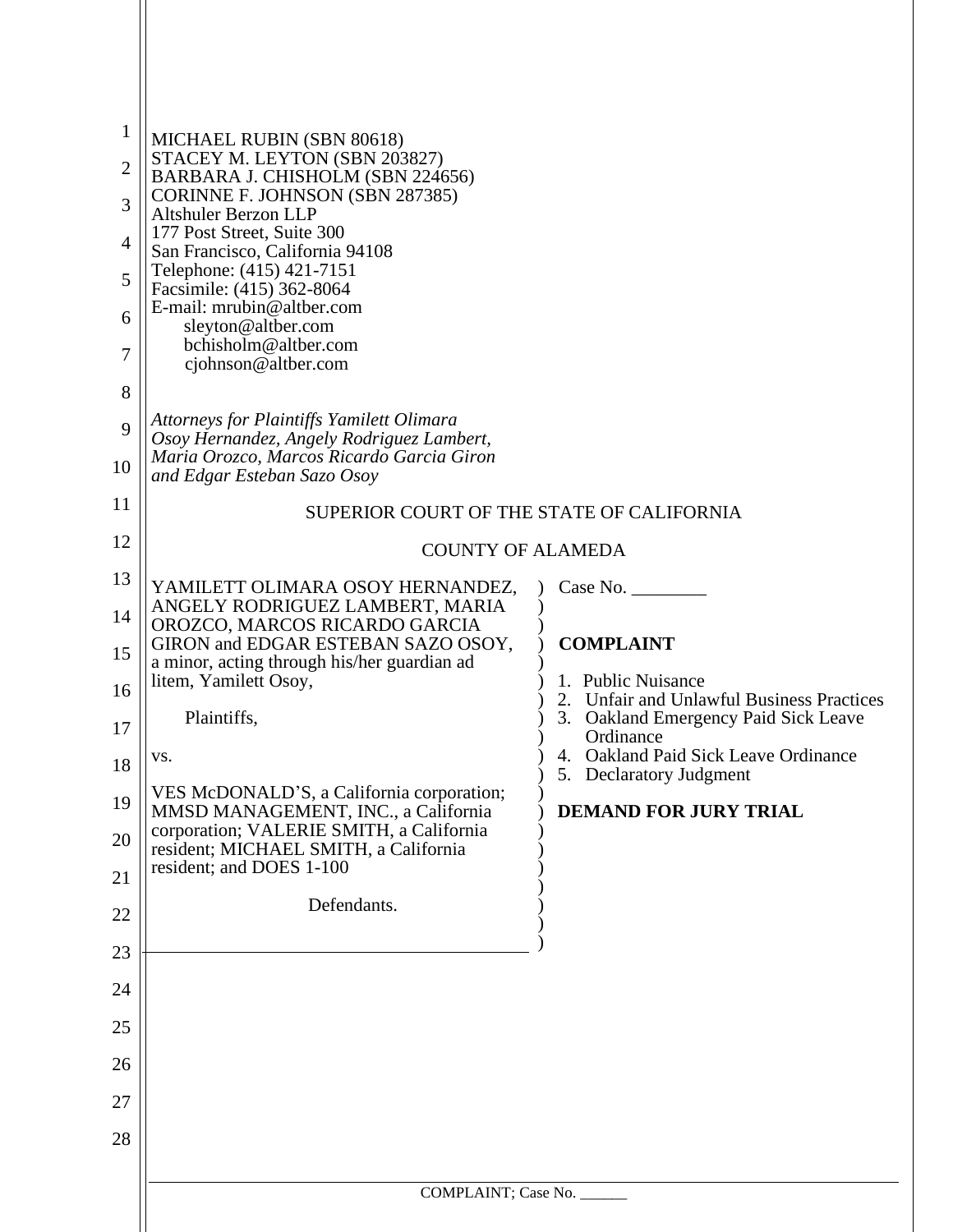#### **INTRODUCTION**

2 3 4 5 6 7 8 9 10 11 12 13 1. COVID-19 is a highly contagious infectious respiratory disease caused by a novel coronavirus. People infected with the disease may suffer serious long-term health complications, including lung inflammation, clogging of lung air sacs, sharp reductions in the body's oxygen supply, blood clots, organ failure, intestinal damage, heart inflammation, liver problems, neurological malfunction, acute kidney disease, and death. The risk presented by COVID-19 infection is particularly acute in low-income communities and among people of color, and in locations like the McDonald's restaurant at issue in this lawsuit, where employees (including some Plaintiffs) have been forced to work in close proximity, without adequate masks, gloves or facial shields, without sufficiently frequent or effective sanitization of commonly used devices and commonly touched surfaces, under the direction of owners and managers who have forced sick employees to work despite being highly contagious and who failed to provide legally required stayat-home directives with sick pay to employees who were exposed to this terrible contagion.

14 15 16 17 18 19 20 21 22 23 24 25 26 27 28 2. This is an action for public nuisance and other public-health related claims under state and local law. Plaintiffs include four individuals who have suffered–and in some instances are continuing to suffer–the ravages of infection from COVID-19. Three of those individuals either believe that they unknowingly spread the disease to family members or others in the community, including young children, or reasonably fear having done so. Those three Plaintiffs became sick while working at the McDonald's restaurant at 4514 Telegraph Avenue in Oakland, owned by Defendant VES McDonald's (which owns and operates at least two other McDonald's restaurants in the area) and managed in part by Defendant Michael Smith, who is the son of the owner of VES McDonald's (Defendant Valerie Smith) and who himself owns Defendant MMSD Management, Inc., which, on information and belief, operates at least two additional local McDonald's restaurants. The fourth Plaintiff who suffered from a COVID-19 infection is the infant son of one of the Plaintiffs employed at 4514 Telegraph Avenue; he contracted COVID-19 from his mother. The final Plaintiff has worked at the 4514 Telegraph Avenue restaurant in close proximity with coworkers who later tested positive for COVID-19; he fears becoming infected and spreading the disease to others.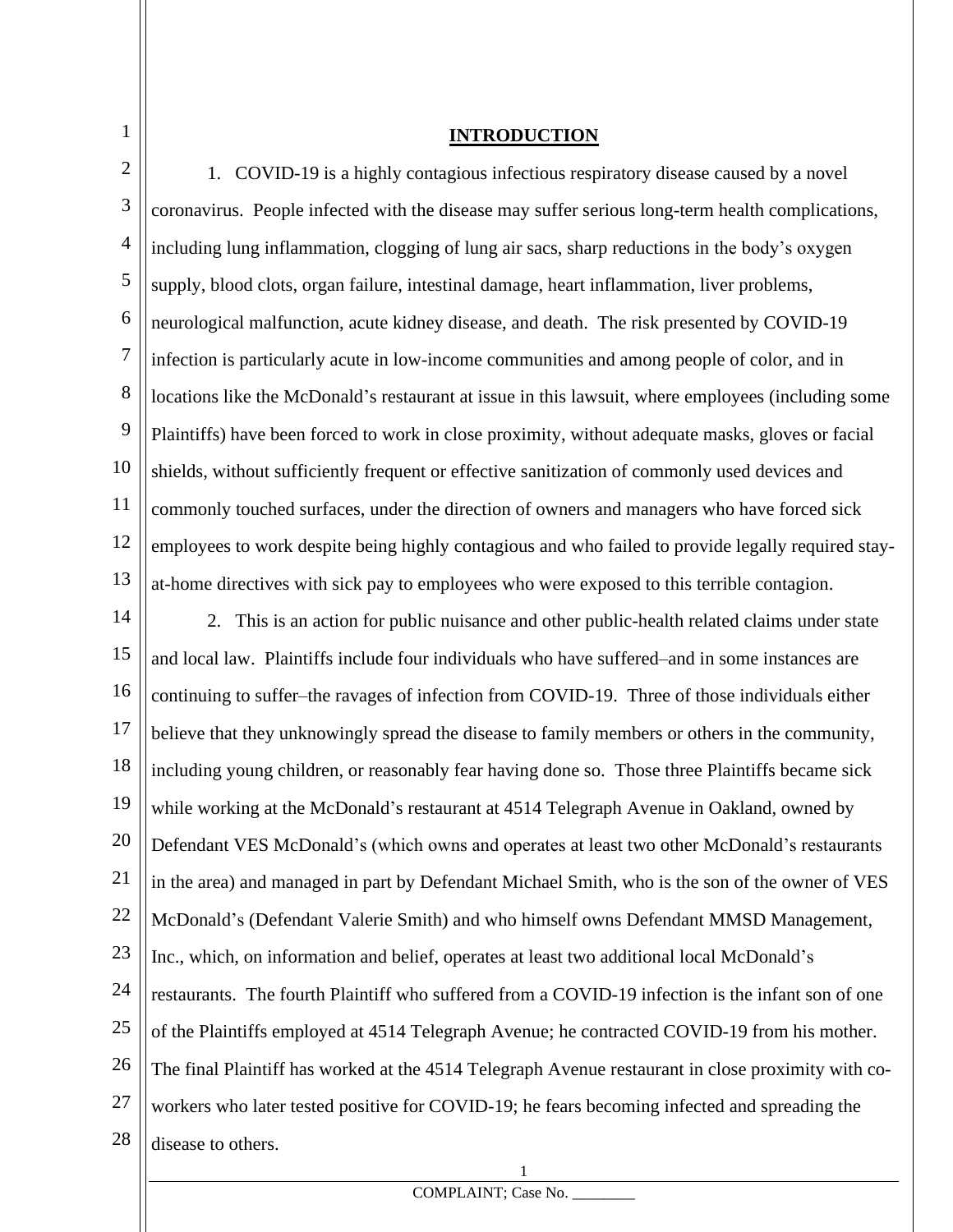1 2 3 4 5 6 7 8 9 10 11 12 13 3. Plaintiffs seek injunctive, declaratory, and other make-whole relief to remedy Defendants' dangerous, unreasonable, and unjustifiable policies and practices in response to the COVID-19 pandemic. In callous disregard of the physical and emotional impacts of the novel coronavirus on the restaurant's employees, customers, and those in the community with whom those employees and customers lived, engaged, and otherwise interacted, Defendants knowingly and recklessly, by acts of commission and omission, exacerbated the spread–and the reasonable fear of spread–of COVID-19 among Plaintiffs and others in their community. Defendants' policies and practices, including the acts and omissions alleged herein, thereby created or substantially assisted in the creation of an actionable public nuisance under California Civil Code § 3480, violated the City of Oakland's Emergency Paid Sick Leave Ordinance and Paid Sick Leave Ordinance, and constituted an unfair and unlawful business practice that is responsible for causing substantial, lifethreatening, and entirely foreseeable yet preventable harms to the health and safety of Plaintiffs and others in the community.

14 15 16 17 18 19 20 21 22 23 24 25 26 27 4. Since mid-May 2020 alone, at least 11 workers at the 4514 Telegraph Avenue store, including Plaintiffs Yamilett Osoy, Lambert, and Orozco, as well as six of their family members, have tested positive for COVID-19. One of those 11 workers is employed both by Defendants VES McDonald's as a manager at the 4514 Telegraph Avenue restaurant *and* by a different McDonald's franchisee as a manager at the McDonald's restaurant at 1998 Shattuck Avenue in Berkeley, California. That manager worked while exhibiting COVID-19 symptoms at both restaurant locations, and now an additional seven workers at the 1998 Shattuck Avenue restaurant have tested positive for COVID-19. At last count, the COVID-19 outbreak that began at the 4514 Telegraph Avenue store has resulted in at least 25 cases of COVID-19. Each of those cases involves workers or their family members or co-habitants in low-income Latino communities, a population particularly hard-hit by the COVID-19 pandemic. Those in a position of authority in workplaces comprised of essential workers from this hard-hit population have an obligation to implement effective measures to contain the spread of this highly infectious, deadly virus and not, as here, to be criminally lax and thereby facilitate its spread.

28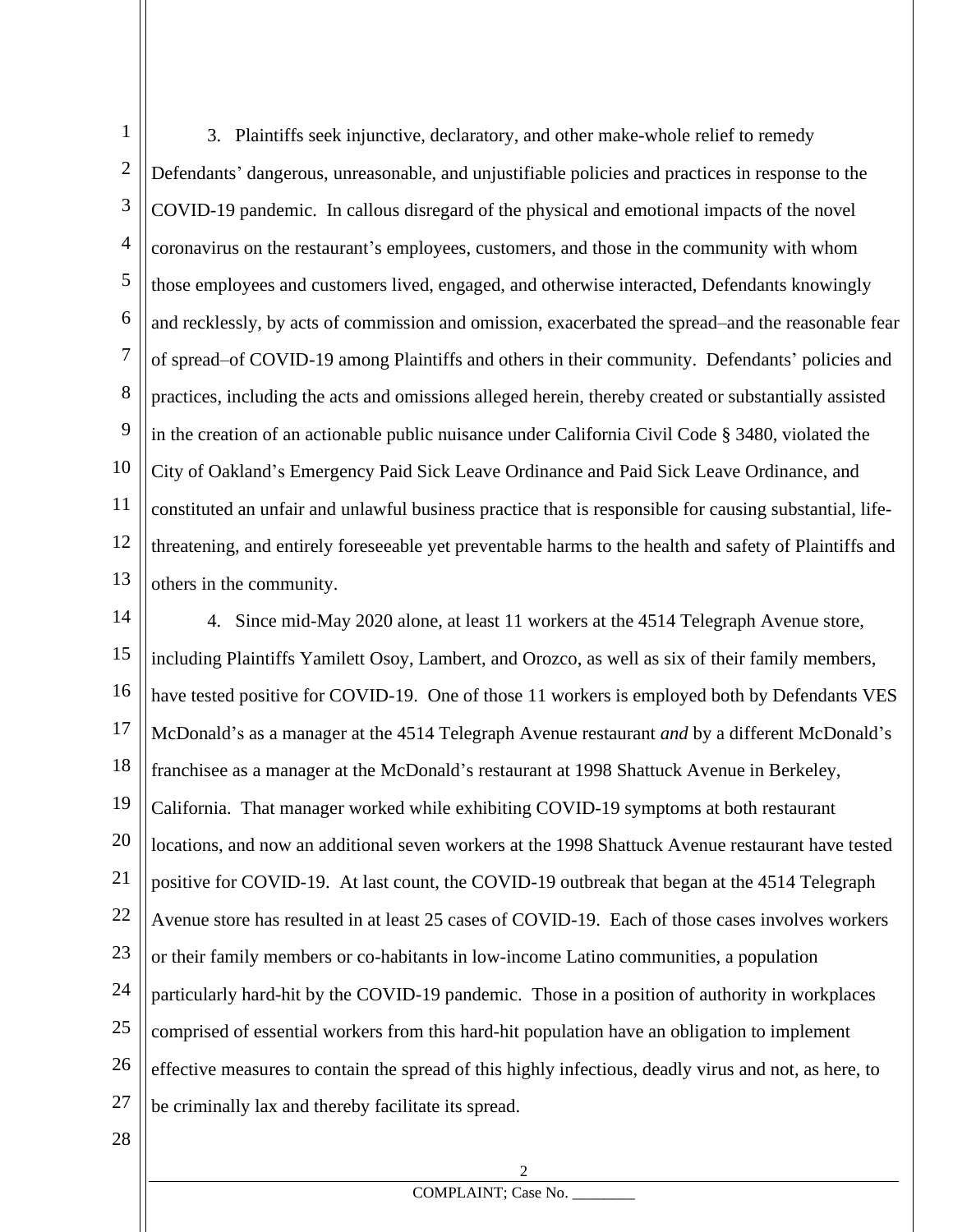1 2 3 4 5 6 7 8 9 10 11 12 13 14 15 16 17 18 19 20 21 22 5. This rampant spread of COVID-19 among Plaintiffs, their families, and local community members is directly attributable to Defendants' cold-hearted economic decision in May 2020 to ignore substantial, inescapable evidence of rising infection levels among workers at the 4514 Telegraph Avenue store and to Defendants' implementation of policies and practices, in plain violation of applicable, critically important public health orders, that facilitated rather than diminished the spread of COVID-19 among Defendants' workers and community members. These wrongful policies and practices include, but are not limited to: (1) instructing workers with COVID-19 symptoms to continue working even when obviously highly contagious; (2) failing to adopt and enforce precautionary measures such as social distancing, to provide employees with sufficient and adequate personal protective equipment ("PPE") such as face masks and gloves; (3) failing to regularly and adequately sanitize and clean commonly used equipment, bathrooms, and high-touch surfaces; (4) failing to instruct symptomatic workers and co-workers who came in close contact with them to self-quarantine, with sick pay, for at least 14 days, and (5) when workers have actually tested positive for COVID-19, failing to conduct even the most basic contact tracing or providing timely or adequate notifications to co-workers who were in close contact and are thus at heightened risk of contracting COVID-19 and transmitting it to others. Defendants' failure to provide any mechanism for workers with COVID-19 to request to take paid sick leave violated and continues to violate the emergency public health leave laws that the City of Oakland enacted prior to the events at issue here for the specific purposes of protecting its community by arresting the spread of COVID-19, protecting the health and safety of individuals who have contracted or may contract it, and reducing the enormous drain on public resources caused by virus-related hospitalizations. 6. McDonald's Corporation is a multi-billion dollar fast-food business, which operates

23 24 25 26 27 28 through corporate-owned and franchised restaurants, or "stores," throughout the world. The franchised store at issue in this lawsuit is owned and/or operated by Defendants, who are responsible as franchise owners and managers for complying with the detailed requirements imposed by McDonald's Corporation and McDonald's USA, LLC (together, "McDonald's Corporate"), and set forth in the franchise owner's Franchise Agreements and in a comprehensive set of detailed operations manuals and guidelines prepared and overseen by McDonald's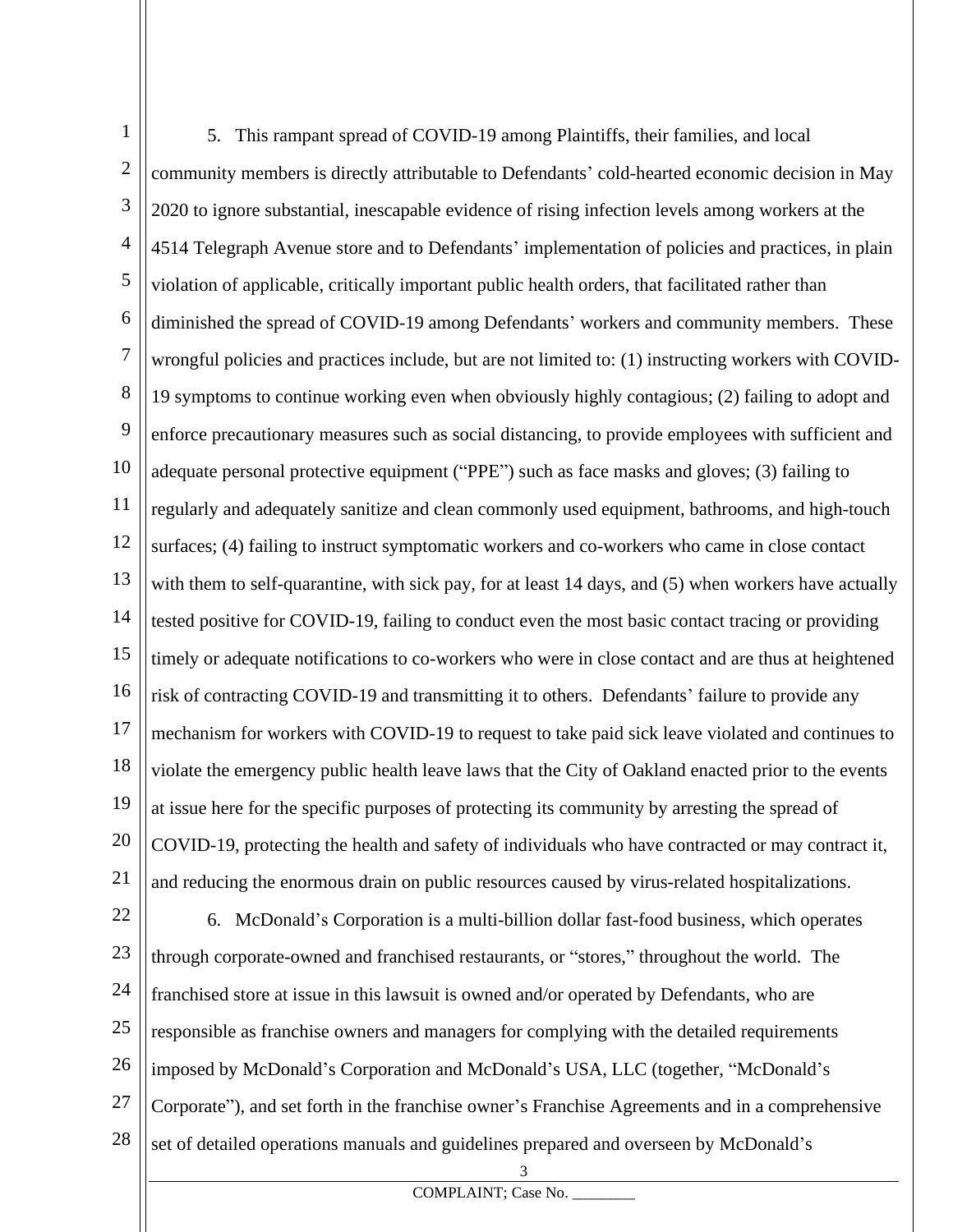1 2 3 Corporate—which are regularly updated, including recently to provide instructions concerning COVID-19 prophylactic procedures—and with which franchise owners must abide by, upon pain of having the franchise terminated and/or not being permitted to expand.

4 5

6

7. Defendant VES McDONALD'S ("VES") is a McDonald's franchise that operates at least four McDonald's restaurants, including the restaurant at 4514 Telegraph Avenue, and is owned by Defendant VALERIE SMITH.

7 8 9 10 11 8. On information and belief, Defendant MSSD MANAGEMENT, INC. ("MSSD") is a sister organization to VES that is owned by Valerie Smith's son, Defendant MICHAEL SMITH, and Sanae Smith, Michael's Smith's wife, and which operates at least two additional McDonald's restaurants. Michael Smith also manages operations at the VES-owned restaurants and has worked on-site at the VES-owned restaurant at 4514 Telegraph Avenue.

12 13 14 15 16 9. Plaintiffs seek declaratory, injunctive, compensatory and other statutorily available relief to protect them—and their family and community members—from further undue and unnecessary exposures to the COVID-19 virus and to compensate them for the harms they suffered and are continuing to suffer, including the reasonable fear and anxiety of COVID-19 exposure that was sharply heightened by Defendants' wrongful conduct as alleged herein.

17

### **JURISDICTION AND VENUE**

18 19 20 21 10. The Superior Court of the State of California has jurisdiction in this matter because Defendants VES and MSSD are California corporations that regularly conduct business in California, and because Defendants Valerie and Michael Smith are California residents. No federal question is at issue in this lawsuit. Plaintiffs' claims are solely based upon California law.

22 23 24 25 26 27 11. Venue is proper in this judicial district and the County of Alameda, California because Plaintiffs Yamilett Osoy, Lambert, Orozco, Garcia, and Edgar Osoy each reside, performed work, and/or continue to perform work in the County of Alameda; because Defendants maintain offices and facilities and transact business in the County of Alameda; and because Defendants' wrongful conduct that is the subject of this action for public nuisance affects Plaintiffs and other persons similarly situated in the County of Alameda.

28

# 4 **PARTIES**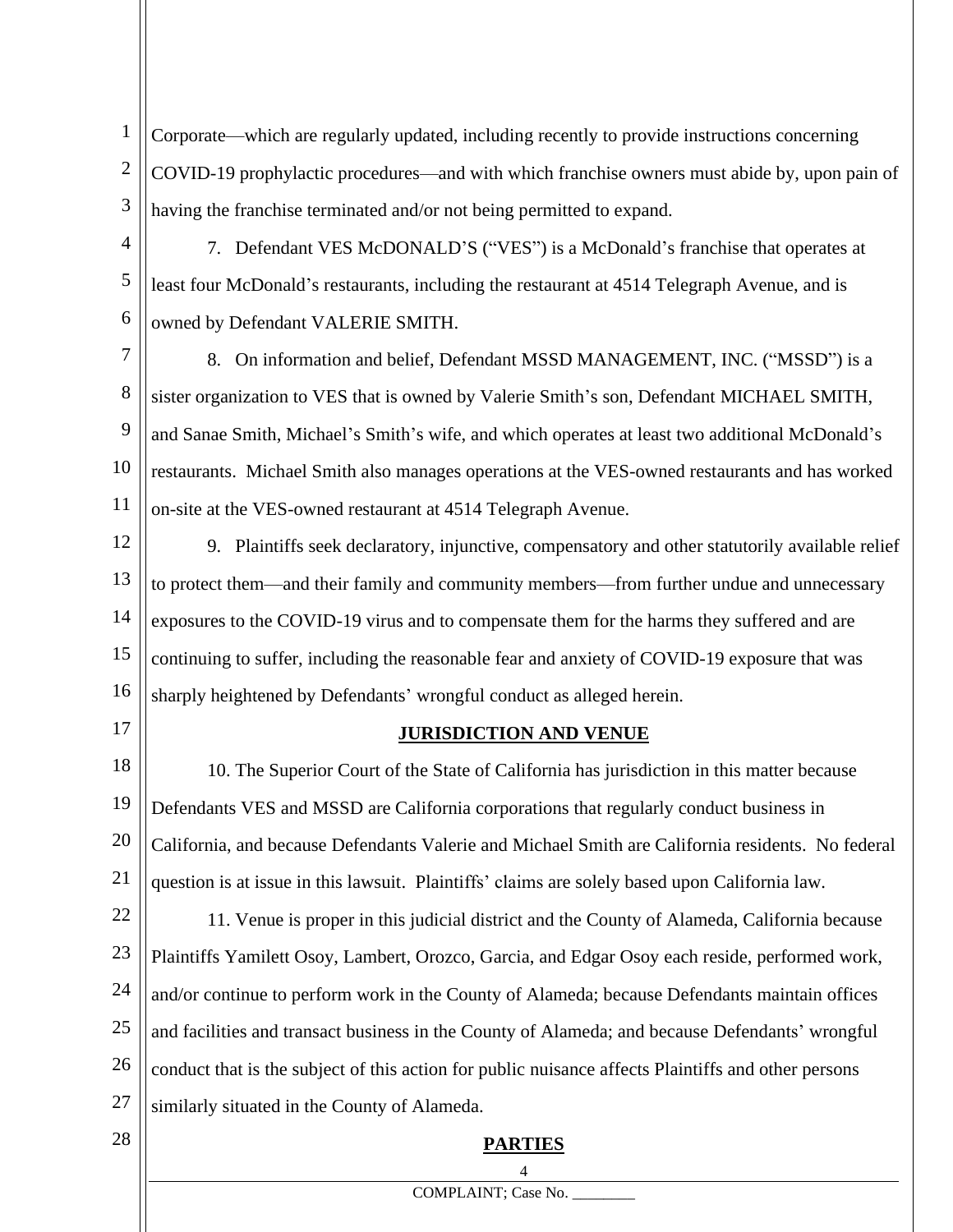1 2 3 4 5 6 7 8 9 10 11 12 13 14 15 16 17 18 19 20 21 22 23 12. Plaintiff Yamilett Olimara Osoy Hernandez has been employed by VES as a crew member at the 4514 Telegraph Avenue restaurant for approximately five months, including during early 2020 when the COVID-19 pandemic first began infecting residents of Alameda County. Ms. Osoy rarely leaves the house except to go to work, and was exposed to COVID-19 at Defendants' 4514 Telegraph Avenue restaurant in May 2020 when she worked in close proximity to at least three co-workers (Cindy Martinez, Eric Orozco, and Nancy Castillo) who have tested positive for COVID-19. After experiencing symptoms of COVID-19—including difficulty breathing, a headache, body aches, and a feeling that she was about to faint—while at work on May 20, Ms. Osoy asked her shift manager, Eucario Ornelas, whether she could leave work and go home. Mr. Ornelas responded that she could not leave work until she found a co-worker to cover her shift. Ms. Osoy continued to experience COVID-19 symptoms while working two additional full shifts, during which time she came into close contact with multiple co-workers. Ms. Osoy subsequently tested positive for COVID-19. As a result of her illness, Ms. Osoy transmitted COVID-19 to her 10-month-old son—who developed a fever of 104 degrees, diarrhea, loss of appetite, and convulsions—and to her husband, who lost his sense of smell and taste. Both tested positive for COVID-19. Ms. Osoy informed store manager Marisol Lopez that she had tested positive for COVID-19, but was neither told to self quarantine nor asked which co-workers she had worked with closely when she was likely contagious. When Ms. Osoy asked whether she would receive sick pay for the work missed due to being sick with COVID-19, Ms. Lopez responded that she would need to ask Defendant Michael Smith. Neither Ms. Lopez nor Mr. Smith responded to Ms. Osoy regarding this specific request for paid sick leave. Defendant VES does not provide Ms. Osoy with any health insurance, and she has had to self-fund for medicine and health and care supplies as a result of Defendants' actions.

24 25 26 27 28 13. Plaintiff Angely D Rodriguez Lambert has been employed by VES as a crew member at the 4514 Telegraph Avenue restaurant for approximately six months. Ms. Lambert was exposed to COVID-19 at Defendants' 4514 Telegraph Avenue restaurant in May 2020 when she worked in close proximity with at least five workers (Cindy Martinez, Nancy Castillo, Maria Orozco, Yamilett Olimara Osoy Hernandez, and Eric Orozco) who have tested positive for COVID-19, some of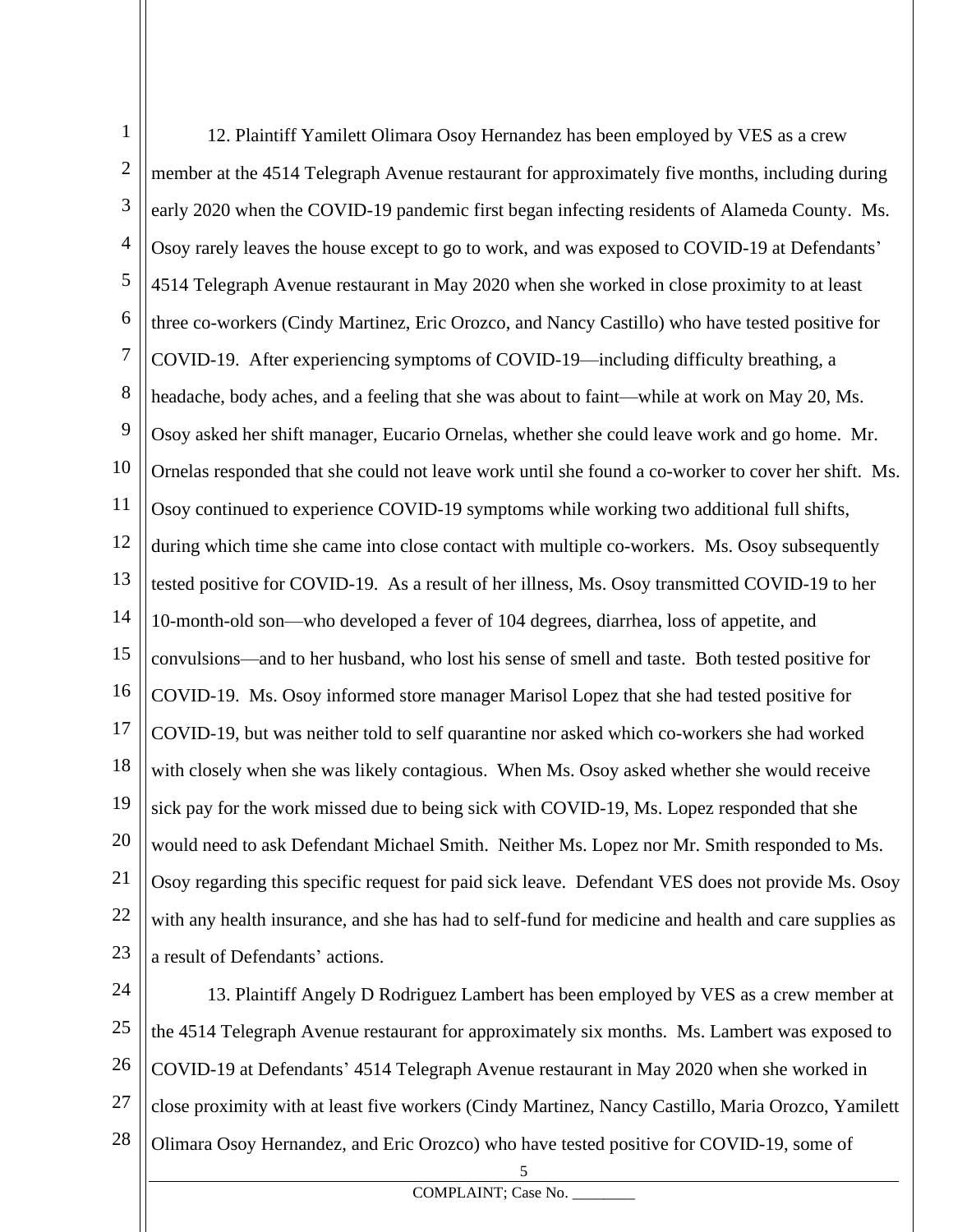1 2 3 4 5 6 7 8 9 10 11 12 13 14 15 16 17 18 19 20 whom were symptomatic when Ms. Lambert worked closely with them. Ms. Lambert began experiencing symptoms of COVID-19, including a strong headache and severe body aches, during a work shift on May 23. She informed her managers Eucario Ornelas and Gregoria Gallo of her symptoms and asked whether she could leave work to go home. Those managers told Ms. Lambert that she could not leave work until her shift was over, so she continued to work in close proximity to other employees. Two days later, Ms. Lambert was asked by store manager Marisol Lopez to cover an extra shift. Ms. Lambert told Ms. Lopez that she could not work that shift, or at all, because she had been tested for COVID-19 and instructed to self quarantine until she received the results. Ms. Lambert then asked if she would receive paid sick leave for the days of work that she would miss as a result. Ms. Lopez said she did not think so, but would ask Defendant Michael Smith. Ms. Lambert reasonably understood that to mean that she would not be paid for missing work while awaiting her test results. Four days later, Ms. Lambert was told that she had tested positive for COVID-19. Ms. Lambert ordinarily lives with her aunt, uncle, and grandmother, who is particularly vulnerable to the coronavirus because she is over 80 years old. On May 24, after Ms. Lambert learning that several co-workers had tested positive for COVID-19, she moved out of her house and into an apartment—which requires her to pay additional rent—to avoid exposing her family. Ms. Lambert is still sick. Recently she developed a rash all over her skin that a doctor has advised her will require her to remain quarantined for at least 14 additional days. Defendant VES does not provide Ms. Lambert with any health insurance, and she has had to self-fund for medicine, health and care supplies, and doctors' visits as a result of Defendants' actions.

21 22 23 24 25 26 27 28 14. Plaintiff Maria Orozco has been employed by VES as a crew member at the 4514 Telegraph Avenue restaurant for approximately 18 months. Ms. Orozco was exposed to COVID-19 at Defendants' 4514 Telegraph Avenue restaurant when she worked on May 13 and 17 in close proximity with at least two workers (Nancy Castillo and Cindy Martinez) who have tested positive for COVID-19 as well as a store manager (Marisol Lopez) who was sick with flu-like symptoms the week of May 18. On May 20, Ms. Orozco told Ms. Lopez that she was being tested for COVID-19 and on May 21, Ms. Orozco tested positive. She has called Ms. Lopez to ask if she will be paid for her missed work but has not received a response. Her two children have also contracted COVID-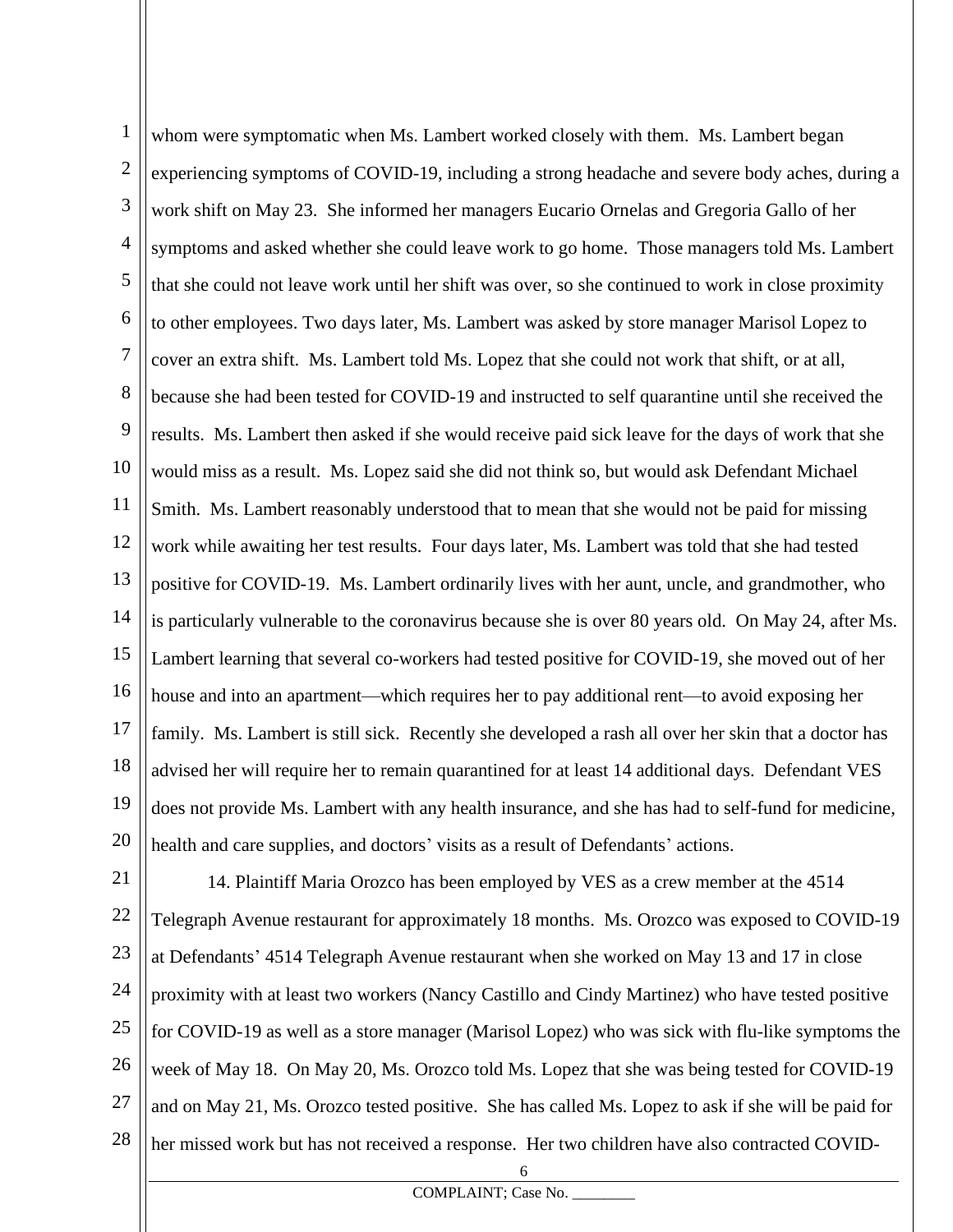1 2 3 4 5 19. So has her babysitter. Ms. Orozco believes that her babysitter contracted COVID-19 from Ms. Orozco, because the babysitter has not been in close contact with anyone else who has tested positive or who has COVID-19 symptoms. Defendant VES does not provide Ms. Orozco with any health insurance, and she has had to self-fund for medicine, health and care supplies, and doctors' visits as a result of Defendants' actions.

6 7 8 9 10 11 12 15. Plaintiff Marcos Ricardo Garcia Giron has been employed by VES as a crew member at the 4514 Telegraph Avenue restaurant for approximately 14 months. For much of that same period, Mr. Garcia was also employed by a different franchise at another McDonald's restaurant located at 1998 Shattuck Avenue in Berkeley, California. At both stores, Mr. Garcia has worked in close proximity to many of the workers who have tested positive for COVID-19. He has a reasonable and actual fear that Defendants' unsafe policies and practices will expose him to COVID-19 if he continues working at the 4514 Telegraph Avenue or the 1998 Shattuck Avenue restaurant.

13 14 15 16. Plaintiff EDGAR ESTEBAN SAZO OSOY is the 10-month-old child of Plaintiff Yamilett Osoy. He contracted COVID-19 from his mother in May 2020. Mr. Osoy developed a fever of 104 degrees, diarrhea, loss of appetite, and convulsions from his COVID-19 infection.

16 17 18 19 20 17. Plaintiffs are informed and believe, and thereon allege, that Defendant VES is a California corporation that operates in California whose principal business is to operate fast-food restaurants and to provide restaurant and related services, including at the 4514 Telegraph Avenue location. At all relevant times, Defendant VES has done business in California and committed the unlawful acts and omissions alleged in this complaint in California.

21 22 23 24 18. Plaintiffs are informed and believe, and thereon allege, that Defendant Valerie Smith is the owner of VES and is a California resident. At all relevant times, Valerie Smith had knowledge of the facts alleged herein and was responsible for adopting and implementing and did adopt and implement the policies and practices that are challenged in this complaint.

25 26 27 19. Plaintiffs are informed and believe, and thereon allege, that Defendant MSSD is a sister organization to VES that is owned by Valerie Smith's son, Defendant Michael Smith, and Sanae Smith, Michael Smith's wife.

28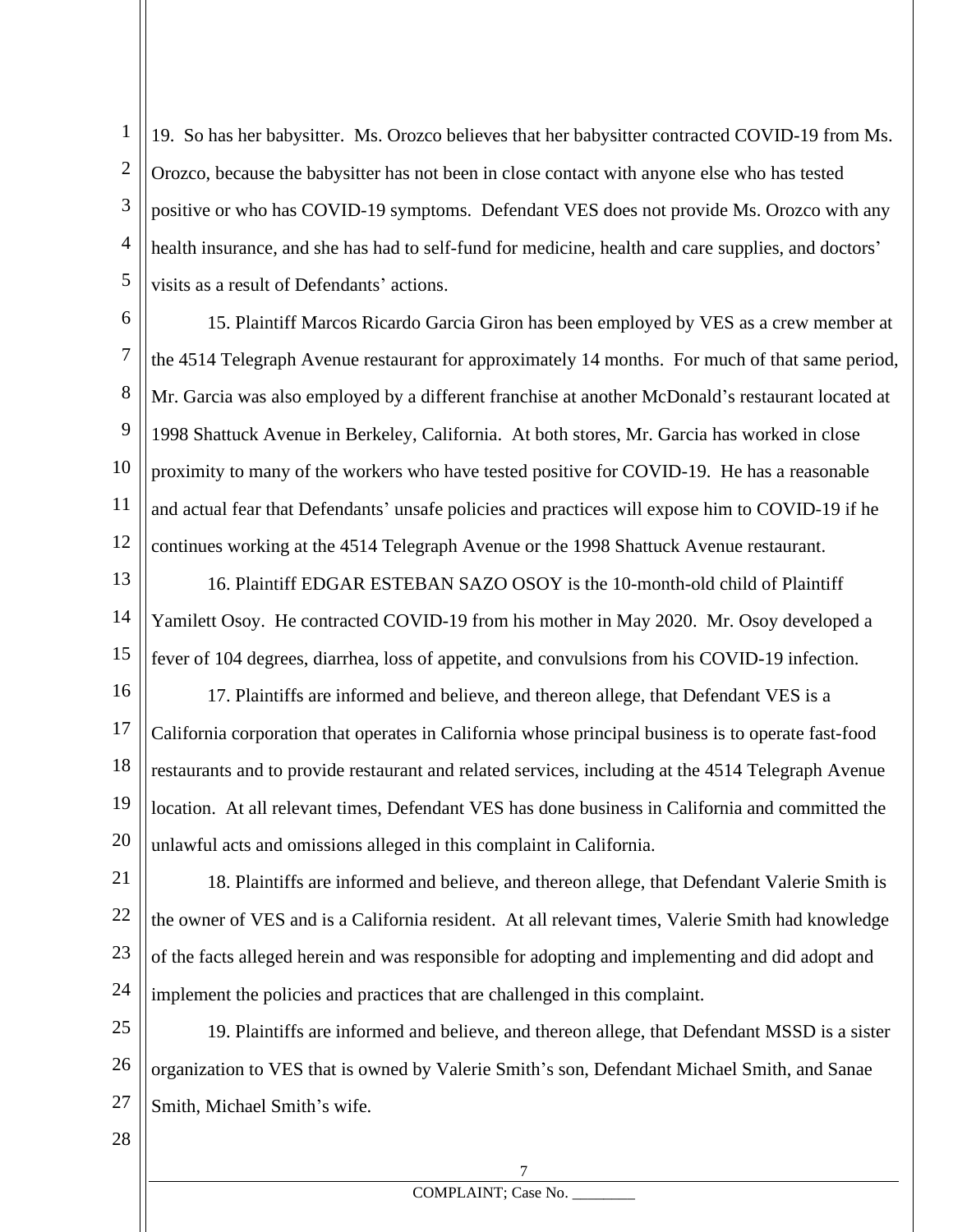1 2 3 20. Plaintiffs are informed and believe that Defendant Michael Smith owns MSSD and separately manages the restaurants owned by Valerie Smith and VES, including the restaurant at 4514 Telegraph Avenue in Oakland, California.

4

5 6 7 8 9 10 21. The true names and capacities of DOES 1 through 100, inclusive, are unknown to Plaintiffs at this time, and Plaintiffs therefore sue such DOE Defendants under fictitious names. Plaintiffs are informed and believe, and thereon allege, that each Defendant designated as a DOE is in some manner responsible for the occurrences alleged herein, and that Plaintiffs' injuries and damages, as alleged herein, were proximately caused by the conduct of such DOE Defendants. Plaintiffs will seek leave of the Court to amend this complaint to allege the true names and capacities of such DOE Defendants when ascertained.

11 12 13 14 15 22. Plaintiffs are informed and believe, and thereon allege, that each and every act and omission alleged herein was performed by, and/or attributable to, all Defendants, each acting as agents and/or employee of, and/or under the direction and control of, each of the other Defendants, and that said acts and failures to act were within the course and scope of said agency, employment, and/or direction and control.

16 17 18 23. As a direct and proximate result of the unlawful actions of Defendants, Plaintiffs have suffered, and continue to suffer, economic and other losses in amounts as yet unascertained, but subject to proof at trial, and within the jurisdiction of this Court.

19

### **FACTUAL ALLEGATIONS**

20 21 22 23 24 25 26 27 28 24. COVID-19 is a highly contagious respiratory disease that is known to cause fever, dry cough, extreme fatigue, body aches, headache, sore throat, and loss of taste and smell. In some infected people, COVID-19 causes difficulty breathing and pain or pressure on the chest– mimicking the symptoms of cardiac failure. In severe cases, COVID-19 wreaks havoc on multiple organ systems, including by damaging kidneys and causing blood clots that can result in stroke. Over 120,000 people in the United States have died from COVID-19 since February 2020 and at least 2.2 million have been infected, although many medical experts estimate that the number of deaths and infections far exceed official tallies. The pandemic has severely burdened Americans' mental health as well, with nearly half of adults in the U.S. reporting high levels of anxiety and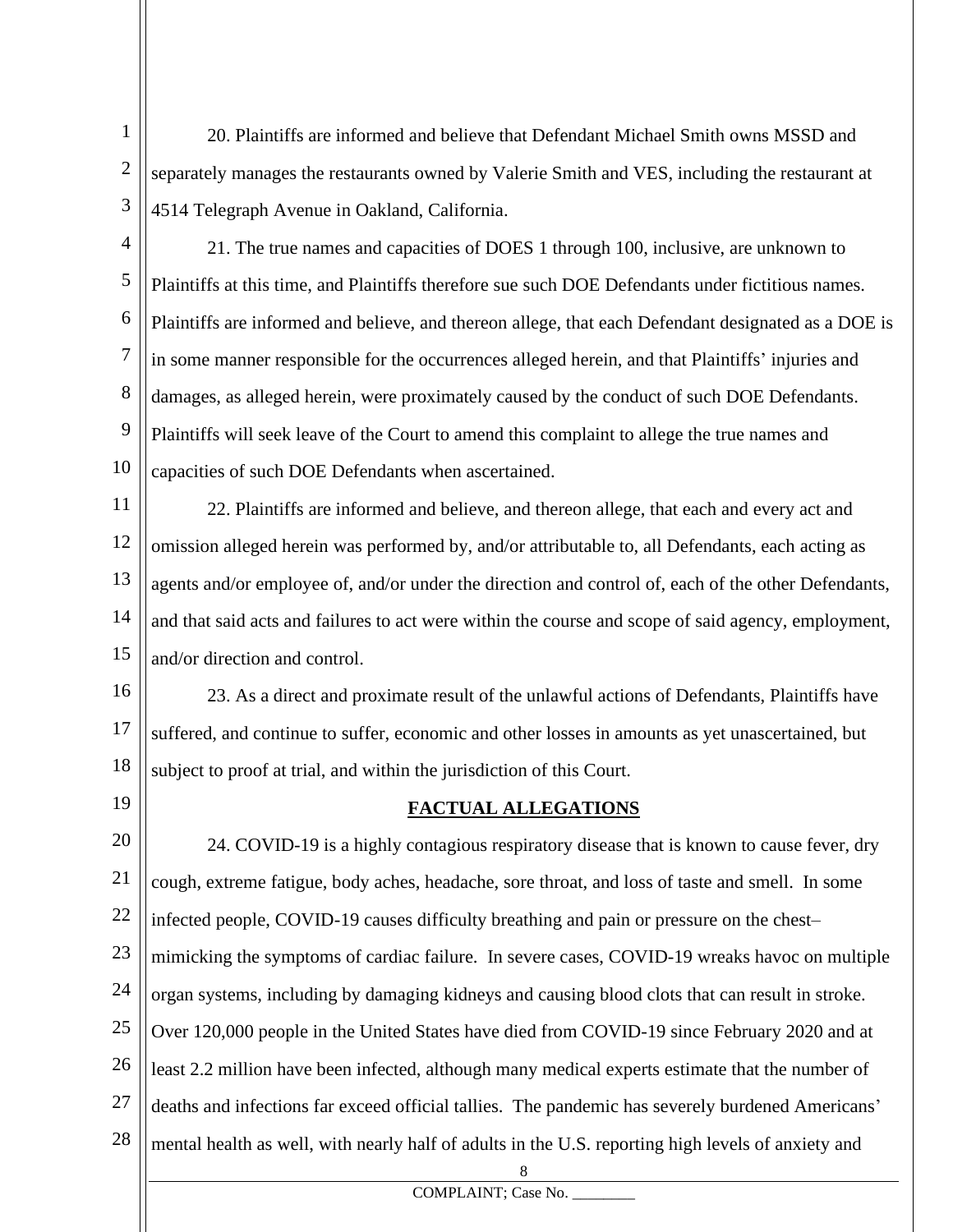1 2 3 4 5 stress due to COVID-19. Essential workers and their families, who are at heightened risk of contracting the virus, experience significant anxiety and trauma from potential exposure to the lifethreatening condition. Panic attacks are common among those who are infected and those who fear becoming infected. *See* https://www.nytimes.com/article/coronavirus-symptoms.html; https://www.sacbee.com/news/coronavirus/article241363476.html.

6 7 8 9 10 11 12 13 25. Several segments of the populations are particularly vulnerable to the ravages of COVID-19, including individuals over 65 years of age and people with underlying medical conditions such as asthma, chronic lung disease, asthma, heart conditions, severe obesity, diabetes, chronic kidney disease, liver disease, hemoglobin disorders (e.g., sickle cell disease), and people with compromised immune systems (e.g., cancer, HIV/AIDS and organ transplant patients). The risk of hospitalization and the fatality rate increase precipitously with age. The majority of people hospitalized with COVID-19 have at least one preexisting condition and are far more likely to die from COVID-related complications.

14 15 16 17 18 19 20 21 26. For several structural reasons, COVID-19 disproportionately burdens Black and Latinx people in the U.S. compared to other racial and ethnic groups. The Centers for Disease Control (CDC) attributes COVID's disparate racial impact in part to the fact that nearly a quarter of Black and Latinx workers are employed in essential services industries (including the fast-food restaurant industry), compared to 16% of white workers–and essential workers are at increased risk of COVID-19 infection. According to the CDC, Latinx workers have lower rates of access to paid sick leave than white workers, and workers who lack paid sick leave are more likely to continue working even when they experience signs of illness.

22 23 24 25 26 27 27. COVID-19 is a highly contagious disease. The most common ways for COVID-19 to spread is through close interaction with an infected person that allows the virus to spread through airborne particles or aerosolized droplets, which are secretions from talking, coughing and sneezing; or contact with a contaminated surface. The risk of infection through spread increases dramatically when individuals are in close physical proximity (e.g., within six feet of each other), particularly indoors and for extended periods of time. The risk of infection increases exponentially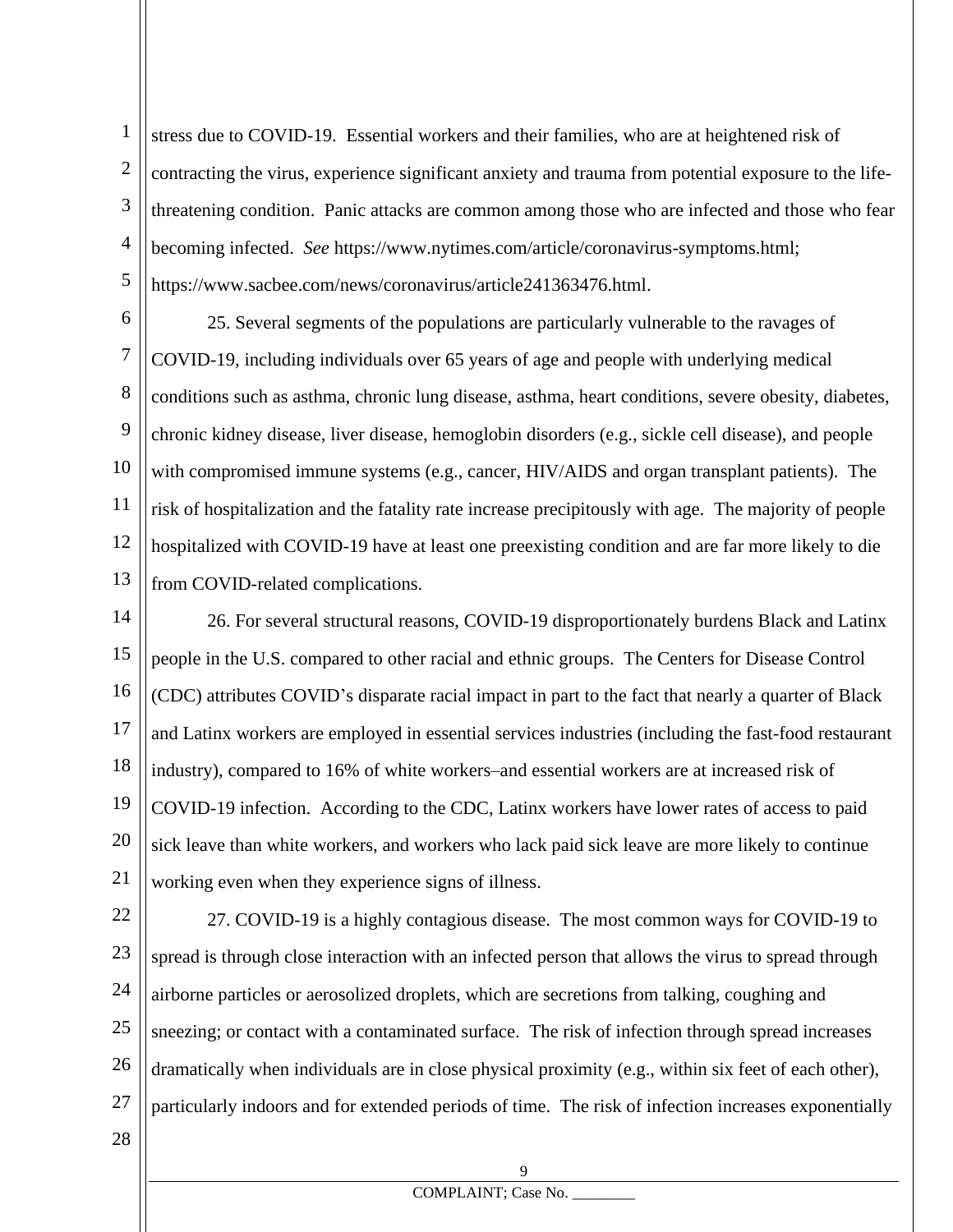1 2 for those in contact with infected persons who sneeze or cough or otherwise project secretions into the air.

3 4 5 6 28. COVID-19 has been shown to spread by individuals who show no symptoms or only mild symptoms. For this reason, the CDC and other health experts have recommended that every individual should take significant efforts to avoid close contact with others, whether those other persons appear to be infected or not.

7 8 9 10 11 12 29. Recent research published by the CDC suggests that a single person with COVID-19 is likely to infect five or six other individuals absent aggressive physical distancing practices. *See* "High Contagiousness and Rapid Spread of Severe Acute Respiratory Syndrome Coronavirus 2," Steven Sanche, Yen Ting Lin, Chonggang Xu, Ethan Romero-Severson, Nick Hengartner, and Ruian Ke, https://wwwnc.cdc.gov/eid/article/26/7/20-0282\_article?deliveryName=USCDC\_333- DM25287.

13 14 15 16 17 30. On March 1, 2020, Alameda County Health Officer Dr. Erica Pan declared a local health emergency. The first case of COVID-19 in Alameda County was reported the following day. On March 4, 2020, California Governor Gavin Newsom declared a state of emergency and deployed resources to prevent the spread of COVID-19. On March 10, 2020, the Alameda County Board of Supervisors ratified the state of emergency that Dr. Pan had declared.

18 19 31. On March 11, 2020, the World Health Organization ("WHO") declared COVID-19 to be a global pandemic.

20 21 32. On March 13, 2020, President Donald Trump declared a national state of emergency in this country as a result of the disease and its rapid spread.

22 23 24 25 26 33. The WHO, the CDC, and doctors, scientists, and epidemiology and public health experts throughout the world agree that infection from COVID-19 can be minimized only by slowing the spread of the disease, principally by limiting human-to-human contact (including through physical distancing) and by taking other preventative measures, such as the use of personal protective equipment ("PPE") and frequent handwashing and sanitization of physical objects.

27 28 34. On March 16, 2020, Alameda County joined five other Bay Area Counties in announcing a shelter-in-place order to take effect March 17, 2020. The shelter-in-place order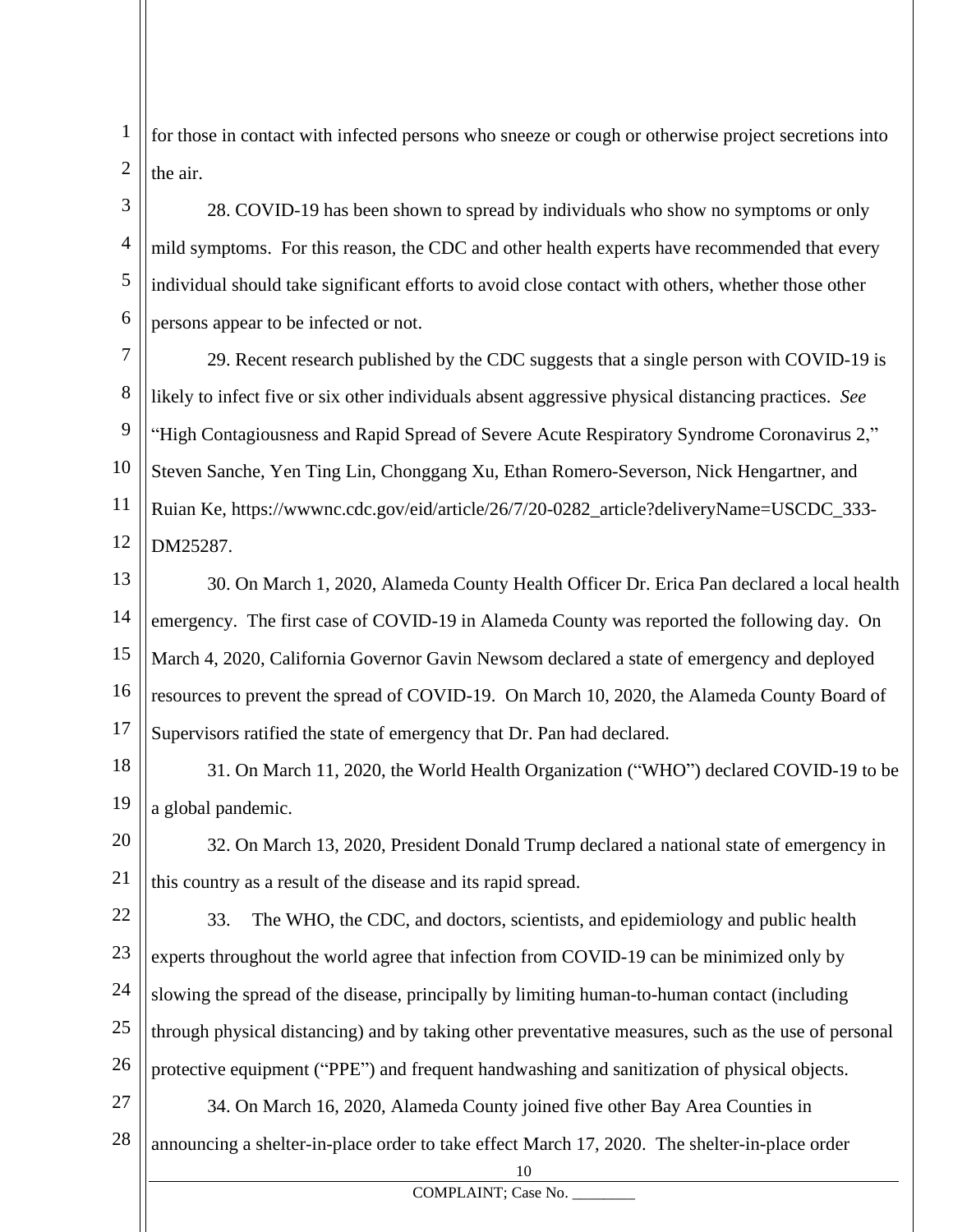1 2 3 4 directed all Alameda County businesses to close unless they were designated an "essential business" like a restaurant and directed all residents to stay home unless they worked for an "essential business" or were engaged in "essential activities" or performing "essential governmental functions."

5 6 7 8 9 10 35. Alameda County's shelter-in-place order defines restaurants as essential businesses and prohibits dining in but permits continued operations via delivery, pick-up, or drive-through only. The order mandates that all essential businesses, to the greatest extent possible, require all individuals to be separated by six feet whenever possible; to provide access to hand sanitizer or handwashing facilities with soap and water and to allow frequent handwashing of at least 20 seconds' duration; and to regularly clean high-touch surfaces.

11 12 13 36. On March 19, 2020, Governor Newsom issued a statewide shelter in place order, directing all California residents to stay home unless they worked for an "essential business" such as a restaurant.

14 15 16 17 18 37. The CDC has recognized the heightened risks posed face by workers in the restaurant industry, and has released safety guidance for employers operating food retail establishments to prevent the transmission of COVID-19, including "What Grocery and Food Retail Workers Need to Know about COVID-19," CDC, available at https://www.cdc.gov/coronavirus/2019 ncov/community/organizations/grocery-food-retail-workers.html. That CDC guidance is in

19 addition to more general guidance that the CDC has issued for all businesses open during the

20 pandemic, such as "Interim Guidance for Businesses and Employers to Plan and Respond to

21 Coronavirus Disease 2019 (COVID-19)" CDC, available at https://www.cdc.gov/coronavirus/2019-

22 ncov/community/guidance-business-response.html.

23 24 25 26 38. As the CDC has noted, potential sources of exposures for food retail workers "include close contact for prolonged periods of time with a customer with COVID-19 and touching your nose, mouth, or eyes after handling items, cash, or merchandise that customers with COVID-19 have touched."

27 28 39. The CDC's guidance for retail food establishments recommends several steps for protecting employee safety, including the following: (1) actively encouraging sick employees to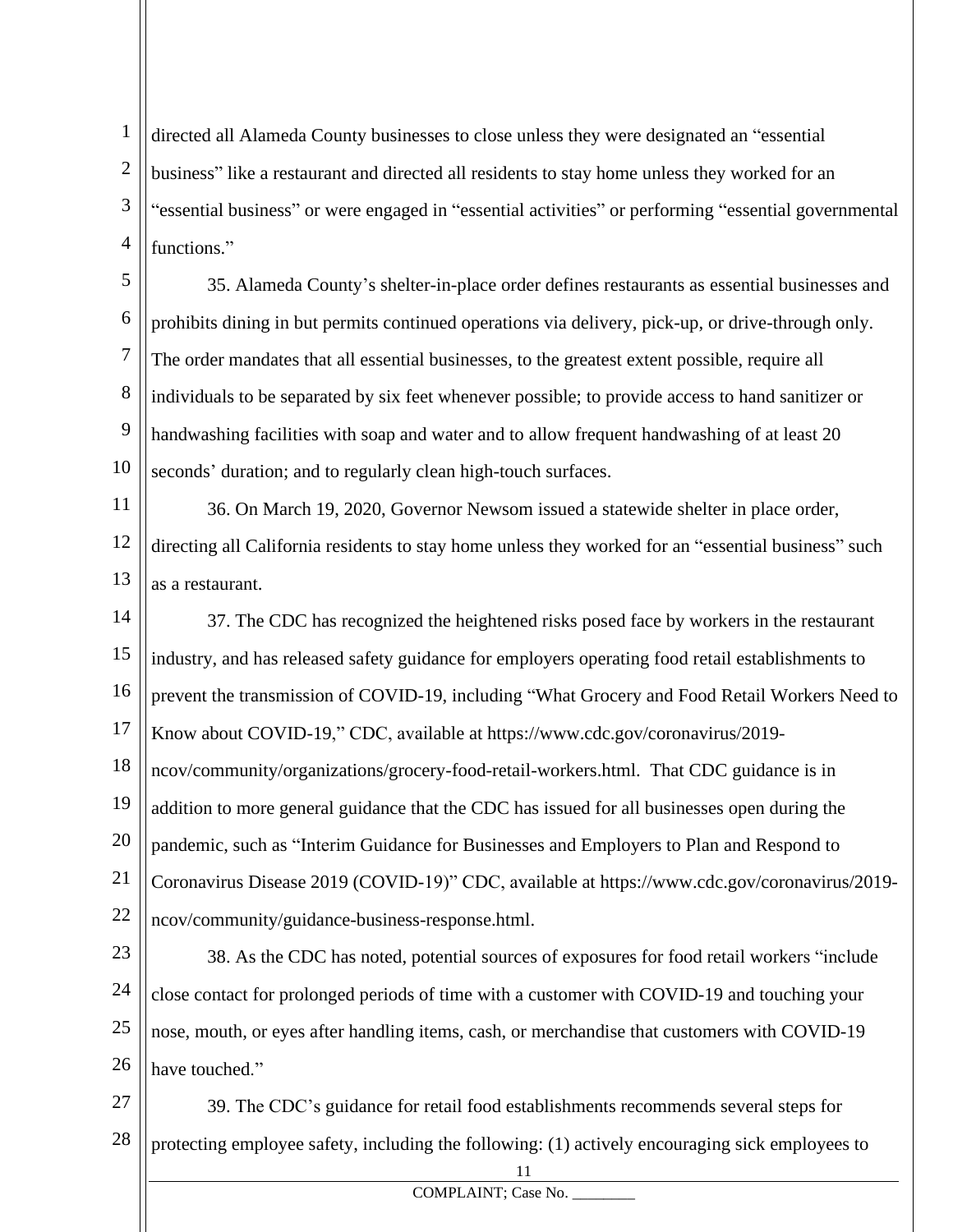1 2 3 4 5 6 7 8 9 10 11 12 13 14 15 16 17 18 19 20 21 22 23 24 25 26 stay home; (2) requiring employees diagnosed with COVID-19 to stay home; (3) providing accurate information to employees about COVID-19, including how it spreads and the risks of exposure; (4) implementing store policies to minimize contact with others, including customers and co-workers, who may be at heightened risk (such as older adults and persons with chronic medical conditions); (5) training workers on proper hand washing practice and other preventative measures; (6) providing access to soap, clean running water, and materials for drying their hands, and providing alcohol-based hand sanitizers throughout the work area for use by workers and customers; (7) implementing measures to maintain physical distance between and among employees and customers; (8) configuring partitions with a pass-through opening for checkout or other transactions; (9) moving any electronic payment terminal or credit card reader way from the cashier to increase the distance between the person operating the cash register and the customer; (10) locating signage throughout the workplace, including at entrances, in restrooms, and in breakrooms to remind employees and customers to stay at least six feet apart from each other; (11) placing visual symbols such as floor decals, colored tape, or signs to show customers where they should stand during checkout; (12) removing or rearranging seating arrangements and adding visual symbols in dining areas, near workstations, and in break rooms to promote physical distancing; (13) limiting the number of customers inside the building at any time, and setting up designated pick-up areas for remote orders; (14) controlling the flow of traffic by establishing and maintaining capacity control; (15) instructing workers and customers to stay home when sick, and to observe good hygiene practices; (16) providing tissues to employees and disposal bins that do not need to be touched; (17) regularly cleaning and disinfecting frequently touched surfaces, with disinfectant solutions, including in break rooms; (18) providing disposable disinfectant wipes, cleaner, or spray to enable workers to wipe down frequently touched surfaces; (19) implementing flexible sick leave policies and practices that do not require a positive COVID-19 test result or doctor's note before an employee is allowed to qualify; and (20) providing information on whom to contact if a worker become sick and what practices to implement.

27 28 40. The CDC also recommends that all persons wear protective face coverings in public settings when physical distancing measures are difficult to maintain. *See* "Recommendation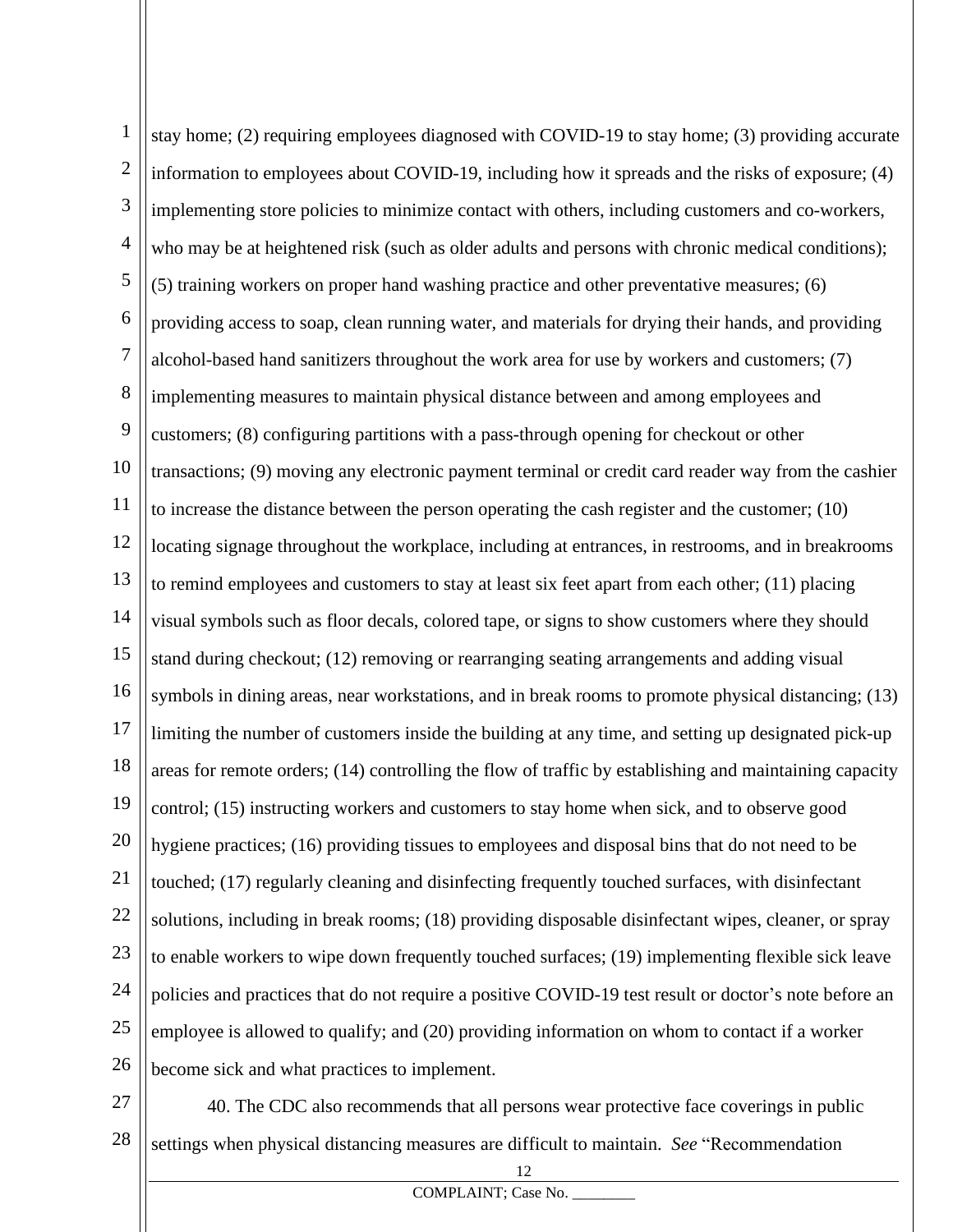1 2 3 Regarding the Use of Cloth Face Coverings, Especially in Areas of Significant Community-Based Transmission," CDC, available at https://www.cdc.gov/coronavirus/2019-ncov/prevent-gettingsick/cloth-face-cover.html.

4 5 6 7 8 9 10 11 12 13 41. The Alameda Department of Public Health has also issued updated and extended shelterin-place orders, including on March 31, 2020, April 29, 2020, May 18, 2020, and June 8, 2020. Until June 21, essential businesses are required to prepare, distribute to all workers, and post for customers a "Social Distancing Protocol" that explains how the business is accomplishing each of following (among others): (1) requiring face coverings of all individuals who enter the business (except for individuals exempt from that requirement); (2) ensuring maintenance of a minimum sixfoot distance between individuals at all times where possible; (3) providing hand sanitizer and soap and water, providing for contactless payment or (if impossible) disinfecting payment instruments after each use; (4) regularly disinfecting high-touch surfaces; and (5) posting a sign prohibiting anyone from entering the facility if they have COVID-19 symptoms.

14 15 16 17 18 19 20 21 22 23 24 42. Effective June 22, such businesses must prepare, distribute to workers, and post at or near the entrance a "Site-Specific Protection Plan" that explains how the business is, among other things, doing the following: (1) providing employees with temperature or symptom screenings at the beginning of each work shift; (2) providing and ensuring employees are properly using face coverings at all times; (3) directing employees who are sick or symptomatic to remain home and to follow county guidelines for self quarantining; (4) thoroughly and regularly cleaning and disinfecting commonly used surfaces and areas; (5) cleaning and sanitizing all shared equipment and touchable surfaces between uses; (6) making available hand washing and sanitizing materials; (7) requiring employees to maintain six feet of distance between themselves and other workers and customers; (8) notifying the Department of Public Health of all positive COVID-19 employee tests; and (9) providing required training to employees,

25 26 27 28 43. The updated shelter-in-place order also requires essential businesses to follow any industry-specific guidance issued by the Alameda County Health Officer. The Alameda County Department of Environmental Health has issued a specific "Guidance for Food Facilities" that instructs food facilities to take measures that include the following: (1) perform daily checks of

13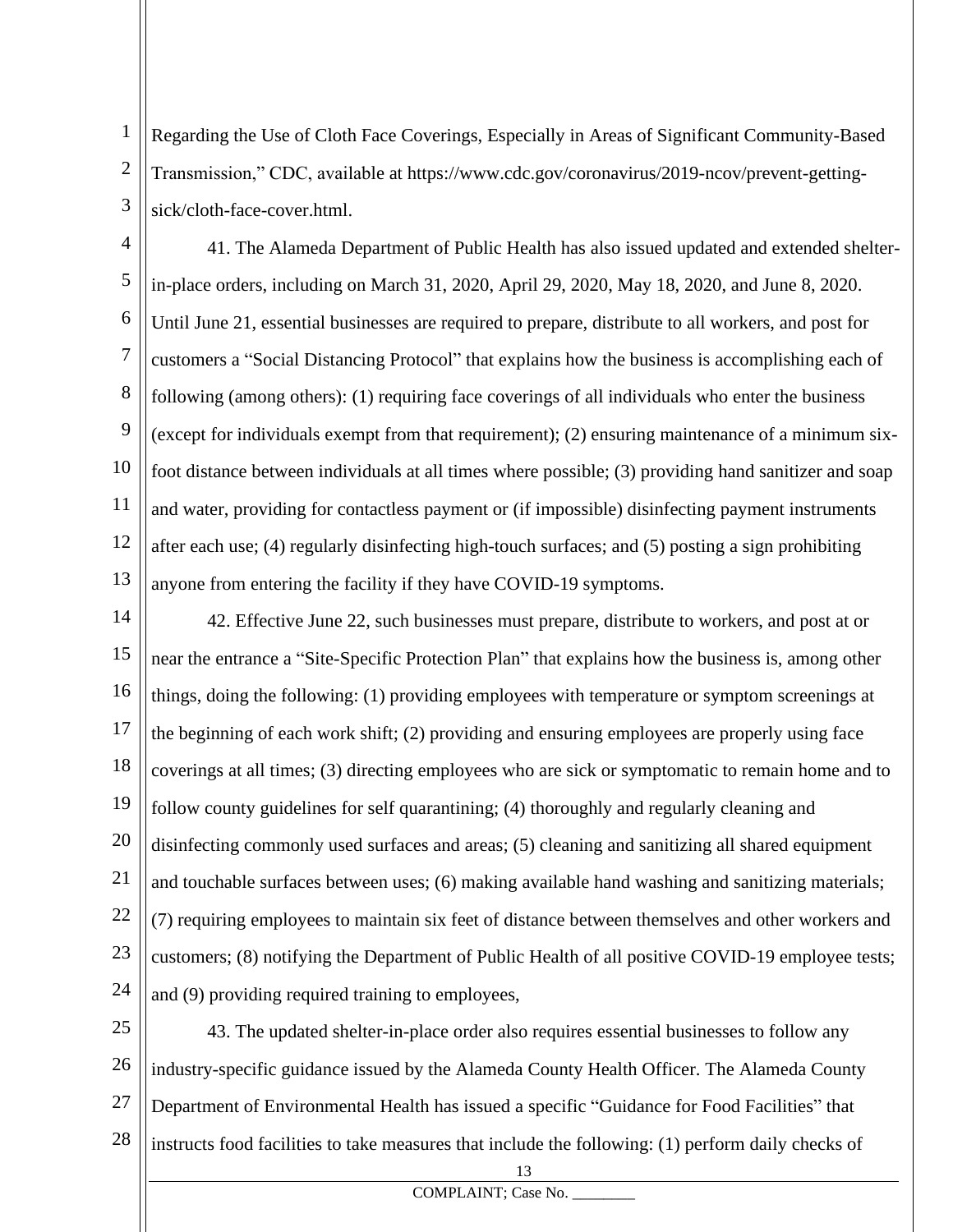1 2 3 4 5 6 7 8 9 10 11 12 13 employees for illness and ensure employees stay home when sick; (2) send home immediately employees who appear too ill to work; (3) advise employees with fever or respiratory illness to remain home and not to return to work until at least three days after recovery and seven days since the appearance of symptoms; (4) require appropriate face coverings at all times; (5) require employees to keep a six-foot distance between themselves, other workers, and customers; (6) inform the Department if an employee tests positive or presumed positive; (7) ensure employees are permitted to wash their hands every 30 minutes and at additional times; (8) increase frequency of cleaning and sanitizing per CDC's Cleaning and Disinfection guidance of all hard surfaces; (9) designate employees to clean and disinfect all high-touch surfaces; and (10) follow certain cleaning and disinfecting practices. The Guidance also recommends use of gloves, scheduling employees to work the same shift and not shifting employees between shifts in the event that an employee is diagnosed with COVID-19, and designating an employee who will enforce social distancing requirements.

14 15 16 17 18 19 44. On April 3, 2020, the Alameda County Health Officer issued a Public Health Emergency Quarantine Order, which was amended on May 4 and June 8. That order requires "Close Contacts of Persons with COVID-19," defined to include anyone who has been "within 6 feet of a case for a prolonged period of time (> 15 minutes)" of a person infected or likely infected with COVID-19, to remain at home, and not enter any public place, for at least 14 days after their last contact with the infected or potentially infected individual.

20 21 22 23 24 25 26 27 28 45. McDonald's Corporate, on behalf of itself and all of its franchisees including Defendants, including on information and belief through funds provided by Defendants, has misleadingly sought through extensive advertising to reassure customers of corporate-owned and franchise-owned McDonald's-branded restaurants that all McDonald's entities have implemented an effective response to COVID-19 throughout their restaurants, consistent with its professed commitment to protect the safety and health of all of its customers and employees. For example, in a press release dated April 16, 2020, McDonald's gave assurances that it was "committed to staying open" during the pandemic, but that because "we have a responsibility to our people" McDonald's promised to "proactively monitor the impact of the coronavirus, [and] continuously making changes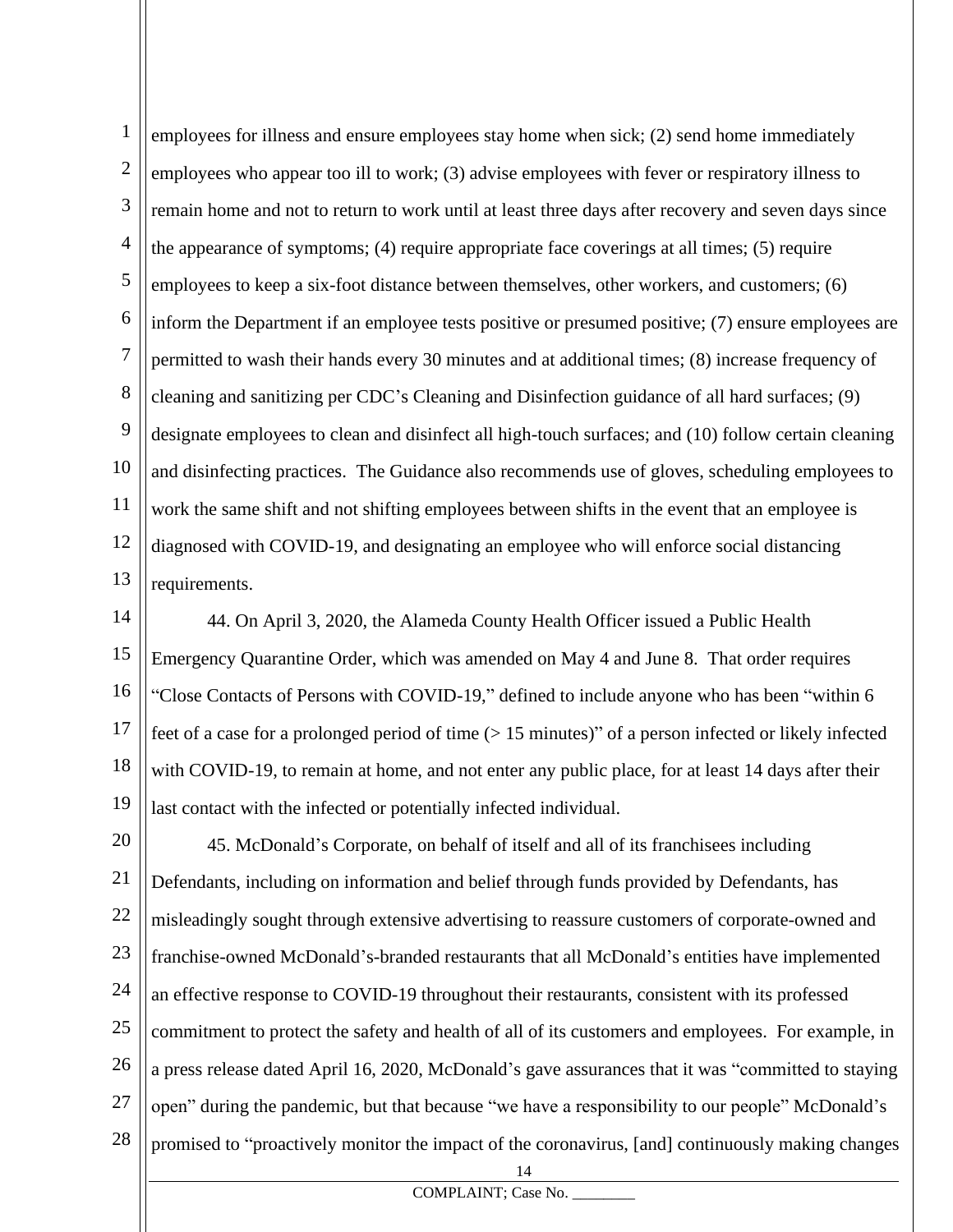1 2 3 4 5 6 7 8 to processes and restaurant operations with safety top of mind." McDonald's press release also stated, "During these unprecedented times, our number one priority is the health and safety of our employees and customers, which guides our decisionmaking," and that "[f]rom the beginning of the crisis in February, our safety and sanitation practices have been informed by guidance from both our own third-party contagious disease experts and the CDC," and that "[a]s the expert guidance has evolved, we have quickly adjusted our procedures, recommendations and resources provided to the restaurants." *See* https://news.mcdonalds.com/news-releases/news-release-details/keepingsafety-top-mind-restaurant-employees-and-communities.

9 10 11 12 13 14 46. The reality at the 4514 Telegraph Avenue restaurant fell far short of these stated objectives. While the restaurant did comply with McDonald's "commitment to staying open," it failed to take even the most basic precautions to protect the health and safety of the employees, leading to a public spread of the COVID-19 disease including among 4514 Telegraph Avenue employees, their family members and close contacts, and employees at another McDonald's restaurant.

15 16 17 18 19 20 21 47. Defendants were fully aware of life-threatening dangers posed by exposure to COVID-19 by March 2020 if not earlier, including the risk that this deadly, highly contagious, easily transmitted virus could spread among workers and customers in confined indoor environments, especially if potentially infected individuals—including non-symptomatic individuals—did not have adequate PPE and were not properly trained and required to perform physical distancing and to stay home if symptomatic or believed to have been exposed, and if equipment and common areas were not regularly sanitized after all exposures.

22 23 24 25 48. Defendants did not provide adequate PPE, training, or sanitization, nor did they institute other policies or practices that public health experts in the early 2020 were urging restaurants and other public facilities to implement to protect workers and customers from exposure to this virulent disease.

26 27 28 49. With Defendants' knowledge and approval, crew member Nancy Castillo worked at the 4514 Telegraph restaurant on or around May 16 and May 17, 2020 while having symptoms consistent with COVID-19, and store manager Marisol Lopez worked at that store while

15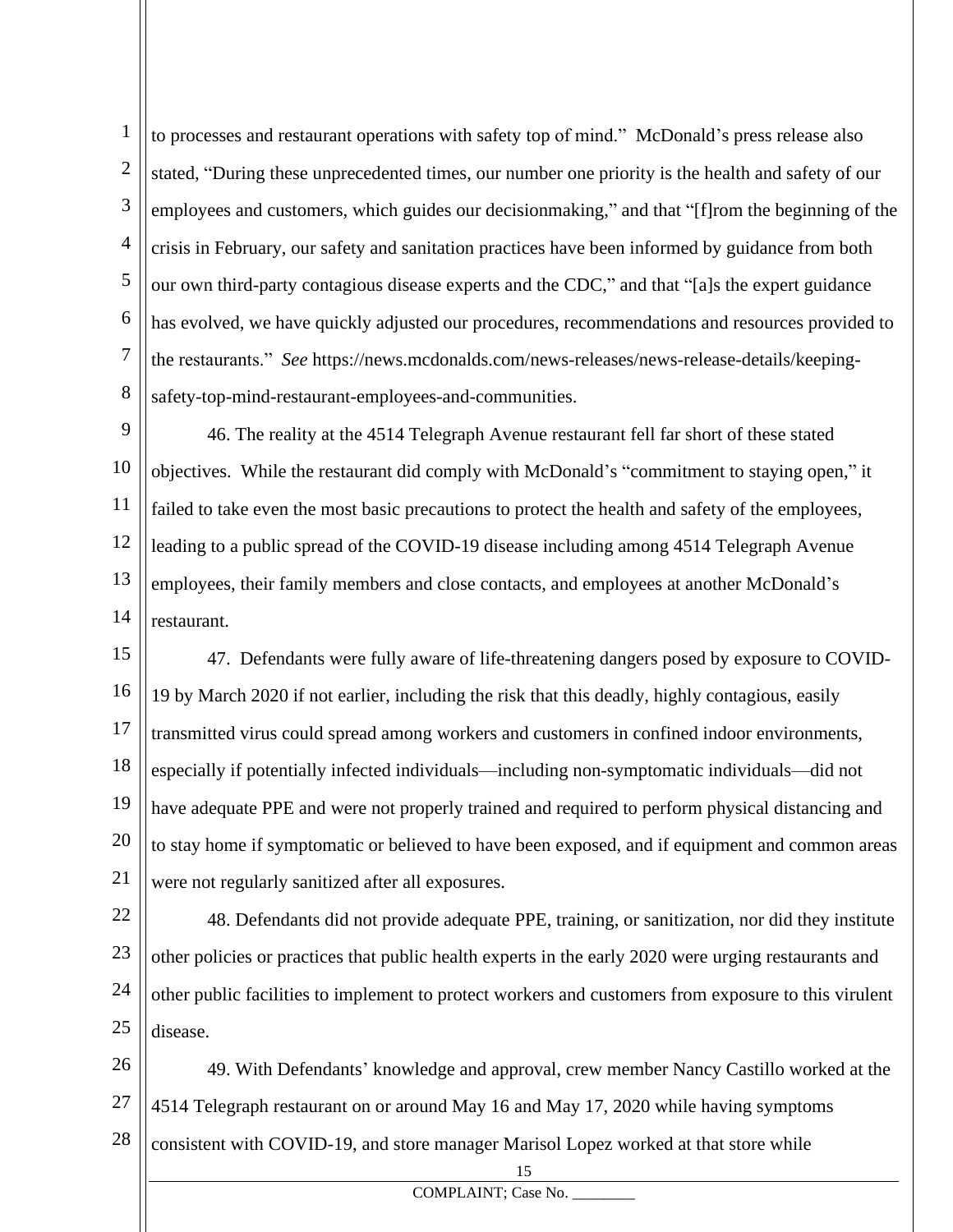1 2 3 4 symptomatic for multiple days in May 2020. Ms. Castillo and Ms. Lopez both came in close contact with co-workers, including Plaintiffs, those days. At that time, Defendants were fully aware that the COVID-19 pandemic was sweeping through Alameda County and the country as a whole, but took no measures to prevent individuals with COVID-19 symptoms from coming to work.

5 6 7 8 9 10 11 50. On May 18, Plaintiff Yamilett Osoy asked her shift manager Eucario Ornelas whether she could leave work and go home because she was after experiencing symptoms of COVID-19 (including difficulty breathing, a headache, body aches, and a feeling that she was going to faint) while at work. Mr. Ornelas told her that she could not leave until she found a co-worker to cover her shift, so she remained at work, where she had close contact with co-workers. Ms. Osoy also worked shifts at that store on May 19 and 20, despite being sick, and she had close contact with coworkers, including other Plaintiffs, before testing positive for COVID-19 on May 23.

12 13 14 15 16 51. On May 20, Cindy Martinez informed store manager Marisol Lopez before beginning her shift that she was sick and was experiencing COVID-19 symptoms (including a fever, headache, and severe body aches). Ms. Lopez told Ms. Martinez that she had to come to work because no one was available to cover her shift. Ms. Martinez went to work as ordered and worked in close proximity with several other workers. She subsequently tested positive for COVID-19.

17 18 19 20 21 52. On May 23, Plaintiff Lambert informed her managers Eucario Ornelas and Gregoria Gallo that she was experiencing symptoms of COVID-19 (including a strong headache and severe body aches) and asked whether she could leave work to go home. Her managers responded that she could not leave work until her shift was over and they required her to continue working in close proximity to other employees. Ms. Lambert subsequently tested positive for COVID-19.

22 23 24 53. Other employees have worked shifts at the 4514 Telegraph Avenue restaurant despite having symptoms consistent with COVID-19. A number of these employees later tested positive for COVID-19.

25 26 27 28 54. Defendants are and at all times have been aware of employees working with COVID-19 symptoms and testing positive for COVID-19. Despite this knowledge, Defendants have encouraged and instructed employees with COVID-19 symptoms to come to work and failed to warn co-workers or institute additional precautionary measures.

16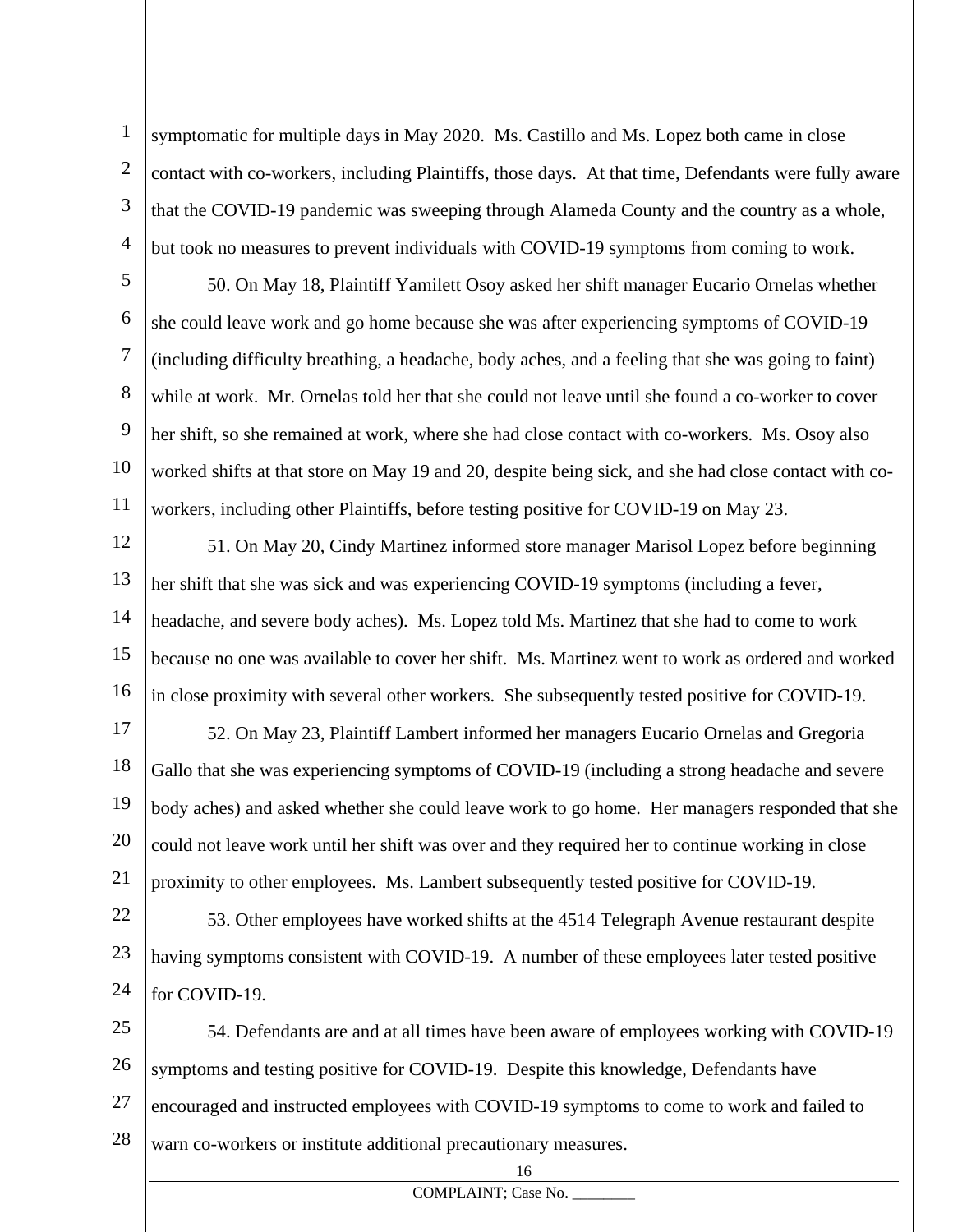1 2 3 4 5 6 55. Defendants are and at all times have been aware of which employees have worked in close contact with co-workers who displayed COVID-19 symptoms and/or who tested positive for COVID-19. Despite this knowledge, Defendants waited several days after having being informed of positive test results before telling co-workers who worked in close proximity with sick employees. They have not told employees who was exposed, who should quarantine, or what additional precautions they would take to control the outbreak.

7 8 9 10 56. A person with COVID-19 is considered to be infectious for at least 48 hours before their symptoms first appeared. *See* http://publichealth.lacounty.gov/acd/docs/COVHomeQuarantine.pdf. Defendants were aware in May 2020, and continue to be aware, that a person with COVID-19 is considered to be infectious at least 48 hours before their symptoms first appeared.

11 12 13 14 15 16 17 18 19 20 21 22 23 24 57. Despite Defendants' knowledge of the COVID-19 outbreak, Defendants failed to take measures to prevent and then to arrest the spread of COVID-19 at the 4514 Telegraph Avenue restaurant. In March, Defendants provided employees with masks to employees that were made out of dog diapers or coffee filters. After workers complained, Defendants provided disposable masks but required workers to use them for multiple days, instructing employees to wash and reuse them until they fell apart. Defendants at times provided gloves, but those gloves were flimsy and tore easily. Defendants do not enforce a regular or adequate hand-washing regimen, and when the restaurant is busy there is no time for employees to wash their hands with appropriate frequency. Defendants have implemented no sanitization of high-touch surfaces, and no regular cleanings or cleaning protocols during shifts. Defendants have failed to implement a plan to require–or even permit–employees to remain at least six feet apart from one another. And while Defendants began taking employees' temperature at the beginning of each shift, the thermometer they use is faulty and inaccurate, and Defendants and restaurant managers have not asked questions about COVID-19 symptoms before workers' shifts.

25 26 27 28 58. Despite Defendants' awareness that employees had tested positive for COVID-19, Defendants did not make any effort in May 2020 to close the restaurant, to send employees with symptoms home with paid sick leave, to prevent employees from working or attending meetings at other McDonald's restaurant locations, to give workers and customers additional PPE, to

17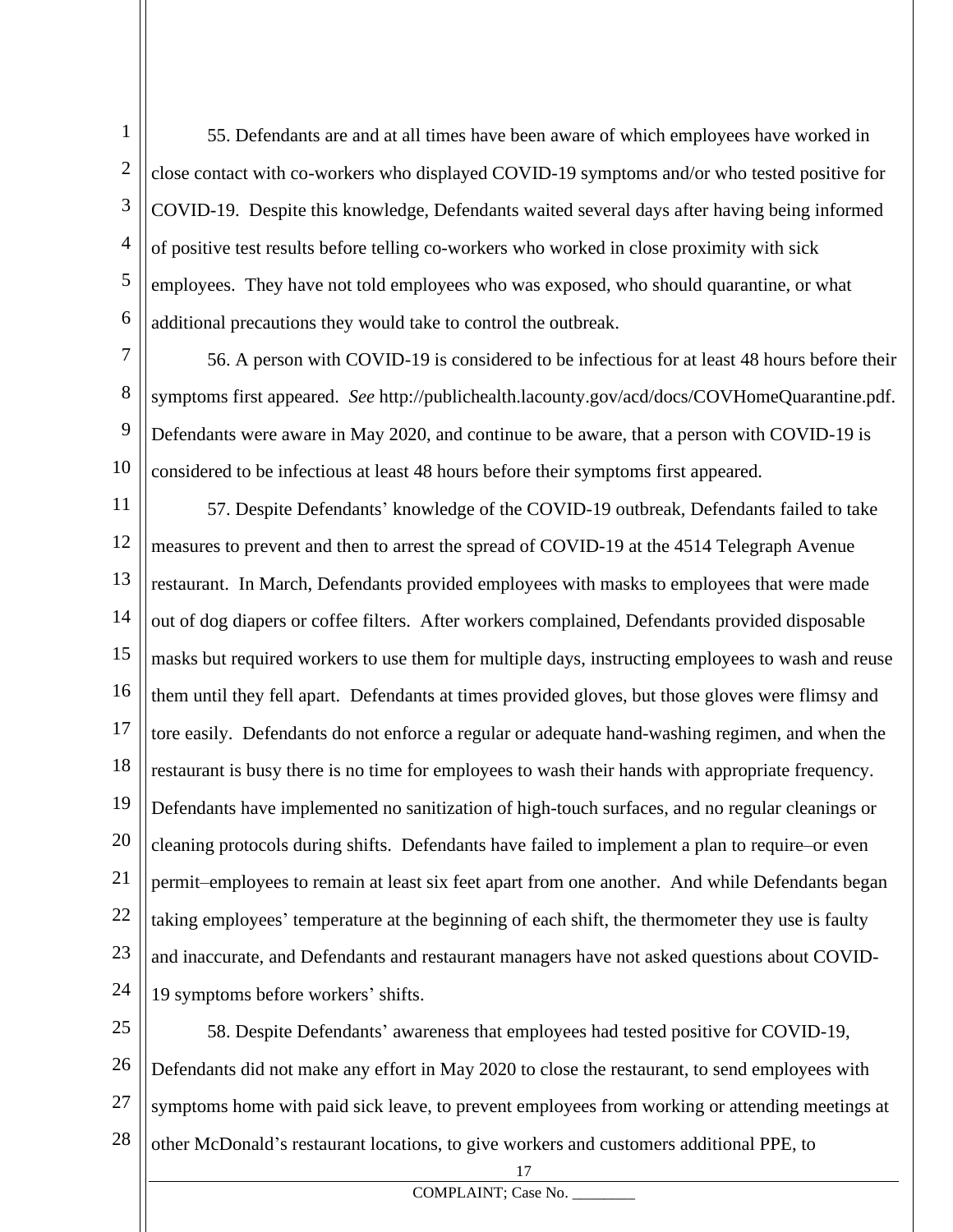1 2 3 4 5 immediately sanitize any surface that that sick employees had touched, to provide prompt warnings to the co-workers or customers with whom sick employees interacted, or otherwise to take the reasonably necessary precautions that Defendants knew and should have known at the time were critical to minimize the enormous risk of community spread resulting from their illness and return to work.

6 7 8 9 10 11 12 59. On May 26, to protest Defendants' failure to take meaningful steps to protect the health and safety of workers and customers from the spread of COVID-19, even in response to the news that many of Defendants' employees had tested positive for COVID-19, had displayed symptoms at work, and had likely infected a large number of co-workers, employees at the 4514 Telegraph Avenue restaurant went on strike to protest the measures to protect worker safety and health. The restaurant has been closed since that date and has not yet reopened, even as it has announced an intent to reopen.

13 14 15 16 17 60. On May 28, several workers including Plaintiffs Yamilett Osoy, Lambert, Garcia, and Orozco filed a complaint with the Alameda County Public Health Department, and on May 29 those same workers filed a complaint with Cal-OSHA to complain in detail about McDonald's failure to provide its employees with a safe and healthful work environment as required by state, local, and federal law.

18 19 20 61. Defendants have not required any Plaintiffs, or on information and belief any other workers who had come in contact with employees diagnosed with COVID-19, to self-quarantine for a minimum 14-day period.

21 22 23 24 25 26 27 28 62. As of each employee Plaintiff's most recent day of work at the 4514 Telegraph Avenue store location, Defendants' workplace conditions and practices continued to be inadequate and to pose an ongoing, unreasonably dangerous risk and hazard to the health and safety of those Plaintiffs and all those who live with Plaintiffs and come into contact with Plaintiffs. Those conditions and practices include but are not limited to Defendants' knowing failure to: (1) provide adequate PPE, including adequate masks, gloves, and other protective gear; (2) provide sufficient and proper sanitization of equipment, workstations, and other physical spaces; (3) provide hand sanitizers, wipes, disinfectants, bleach, and other appropriate cleansing materials to employees; (4) make

18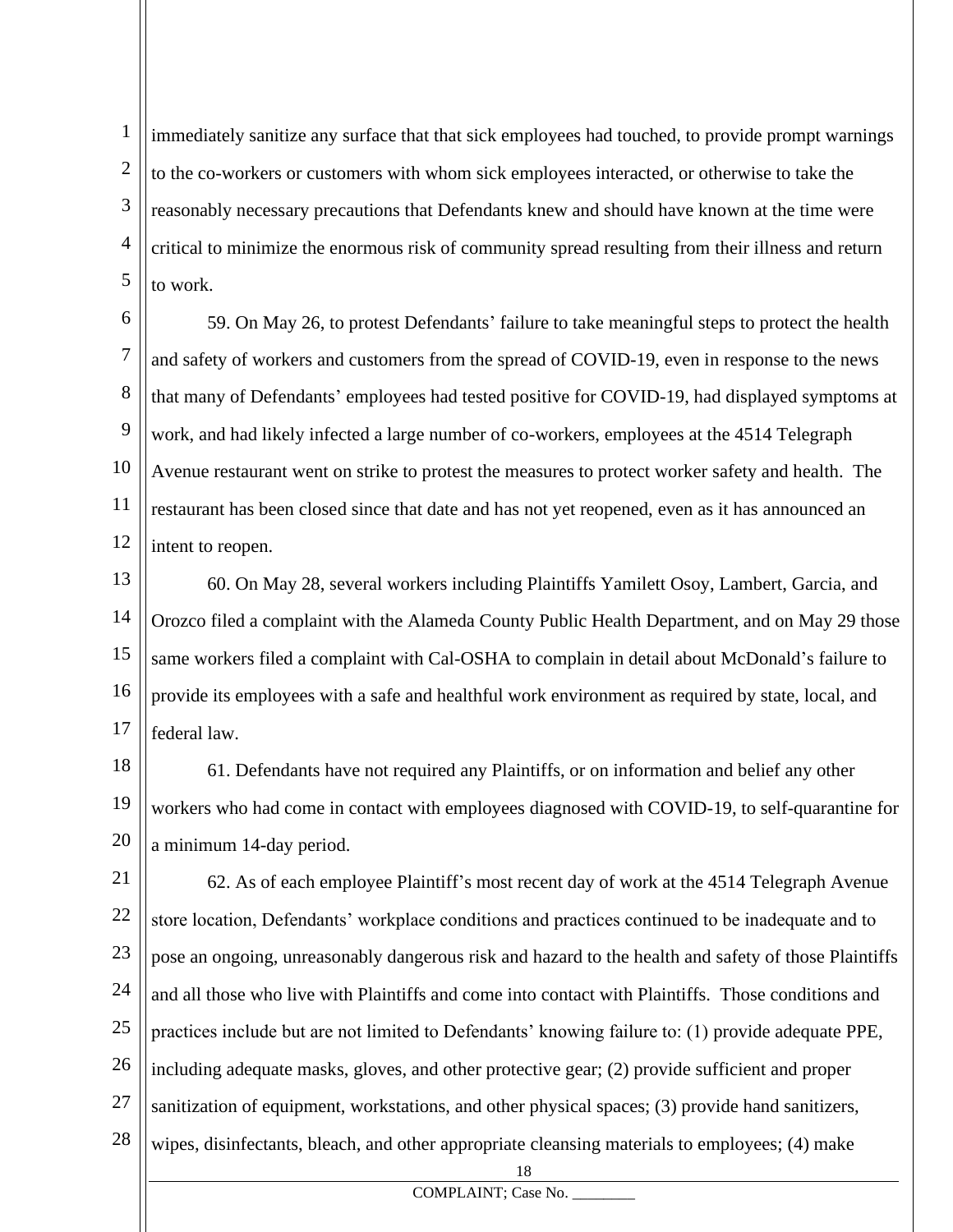| $\mathbf{1}$     | possible and require reasonably safe physical distancing in work areas; (5) provide adequate                                                                                       |
|------------------|------------------------------------------------------------------------------------------------------------------------------------------------------------------------------------|
| $\overline{2}$   | training to employees concerning physical distancing and appropriate use of PPE; (6) provide                                                                                       |
| $\mathfrak{Z}$   | sufficient breaks to enable adequate handwashing and other sanitization procedures by employees;                                                                                   |
| $\overline{4}$   | (7) conduct appropriate contact tracing of all persons known or suspected to have been infected                                                                                    |
| $\mathfrak{S}$   | with the COVID-19 virus while physically present at the restaurant, including employees; (8)                                                                                       |
| 6                | provide adequate warnings and instruction to persons known or suspected to have come in contact                                                                                    |
| $\boldsymbol{7}$ | with infected employees; (9) require self-quarantining, with pay or sick pay, of all employees                                                                                     |
| 8                | known or suspected to have come into contact with persons infected with COVID-19 or showing or                                                                                     |
| 9                | reporting apparent symptoms of such infection; (10) provide adequate wellness checks and                                                                                           |
| 10               | temperature testing of all employees; instruct employees to stay home when symptomatic; (11)                                                                                       |
| 11               | restrict common use by employees of physical equipment such as telephones, headsets, terminals,                                                                                    |
| 12               | keyboards, bump bars, trays, and drink dispensers without ensuring adequate sanitization of such                                                                                   |
| 13               | equipment between uses; (12) close the restaurant periodically to permit adequate deep cleaning and                                                                                |
| 14               | sanitization; and (13) conduct actual and not just superficial cleaning of those areas on a regular                                                                                |
| 15               | basis.                                                                                                                                                                             |
| 16               | 63. Plaintiffs are informed and believe, and thereon allege, that Defendants jointly own and                                                                                       |
| 17               | operate at least five local McDonald's restaurants, and that the unreasonably dangerous practices                                                                                  |
| 18               | and conditions at the 4514 Telegraph Avenue location also exist at each of those other restaurants                                                                                 |
| 19               | and thus threaten the health and safety of the public at or near McDonald's restaurants and the                                                                                    |
| 20               | surrounding communities throughout the State of California.                                                                                                                        |
| 21               | <b>FIRST CAUSE OF ACTION</b>                                                                                                                                                       |
| 22               | Public Nuisance – Assisting in the Creation of Substantial and Unreasonable Harm to Public<br>Health and Safety that Affects an Entire Community or Considerable Number of Persons |
| 23               | [Cal. Civil Code §§ 3479, 3480, 3491, 3493; C.C.P. § 731]                                                                                                                          |
| 24               | (Brought by All Plaintiffs Against All Defendants)<br>64. Plaintiffs incorporate herein by specific reference, as though fully set forth, the                                      |
| 25               |                                                                                                                                                                                    |
| 26               | allegations in paragraphs 1 through 63.                                                                                                                                            |
| 27               |                                                                                                                                                                                    |
| 28               |                                                                                                                                                                                    |
|                  | 19<br>COMPLAINT; Case No.                                                                                                                                                          |
|                  |                                                                                                                                                                                    |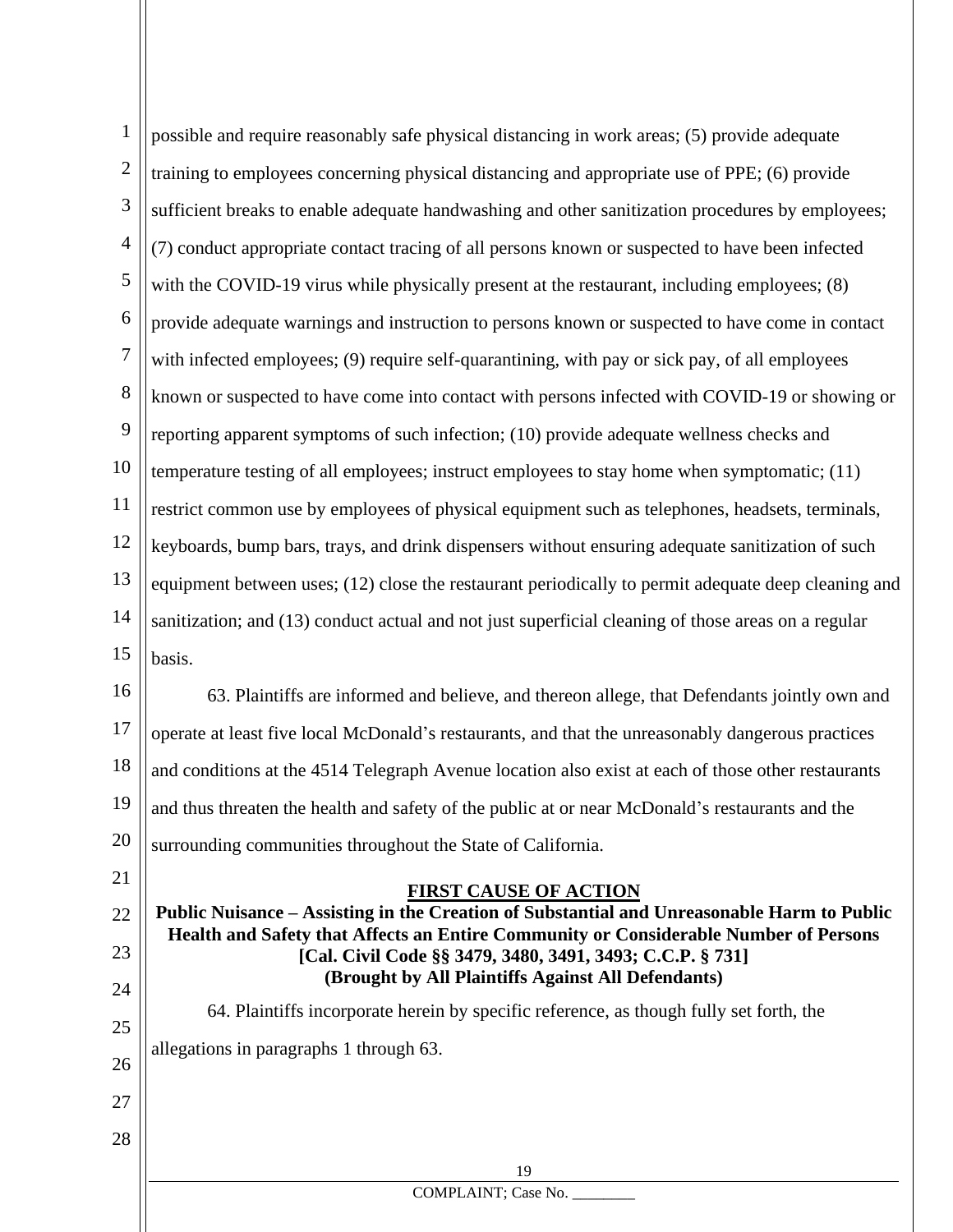1 2 3 65. California Civil Code § 3479 defines "nuisance" as "[a]nything which is injurious to health, ... or is indecent or offensive to the senses, ... so as to interfere with the comfortable enjoyment of life or property."

4

5

6

66. California Civil Code § 3480 defines "public nuisance" as any nuisance that "affects at the same time an entire community or neighborhood, or any considerable number of persons, although the extent of the annoyance or damage inflicted upon individuals may be unequal."

7 8 9 67. To constitute a "public nuisance," the offense against, or interference with the exercise of rights common to the public must be substantial and unreasonable. *People ex rel. Gallo v. Acuna* (1997) 14 Cal.4th 1090, 1103, 1105.

10 11 12 13 14 15 16 17 18 68. The acts and omissions of Defendants alleged herein, which caused a considerable number of persons to suffer increased exposures and risks of exposures to the COVID-19 virus, including but not limited to employees and customers of the 4514 Telegraph Avenue restaurant, those employees' and customers' family members, the persons with whom employees and customers resided, and the persons with whom those employees and customers came into contact, substantially and unreasonably created and substantially assisted in the creation of a grave risk to public health and safety, and wrongfully and unduly interfered with Plaintiffs' comfortable enjoyment of their lives and property. *See County of Santa Clara v. Atlantic Richfield Co.* (2006) 137 Cal.App.4th 292, 305-06.

19 20 21 22 23 24 25 26 27 69. The acts and omissions of Defendants alleged herein substantially and unreasonably created or assisted in the creation of the spread and transmission of grave, life-threatening disease and infection, the risk of spread and transmission of grave, life-threatening disease and infection disease or infection, and the actual and real fear and anxiety of the spread and transmission of grave, life-threatening disease and infection, all of which constitutes an actionable public nuisance. *See, e.g.*, Restatement (Second) of Torts § 821B & cmt. g ("[T]he threat of communication of smallpox to a single person may be enough to constitute a public nuisance because of the possibility of an epidemic; and a fire hazard to one adjoining landowner may be a public nuisance because of the danger of a conflagration."); *Birke v. Oakwood Worldwide* (2009) 169 Cal.App.4th

28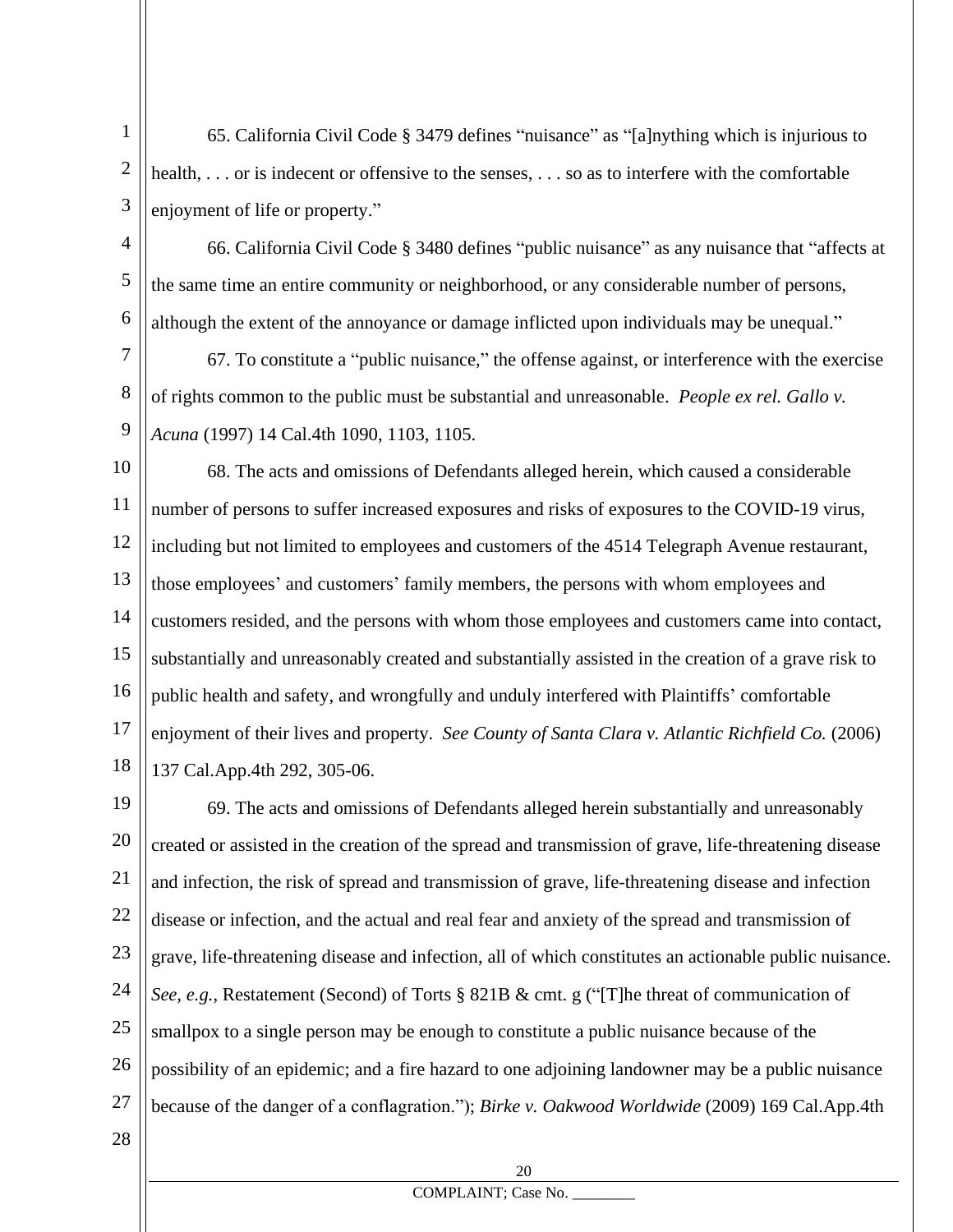1 2 1540, 1546 (secondhand smoke in condominium complex); *County of Santa Clara v. Atlantic Richfield Co.* (2006) 137 Cal.App.4th 292, 306.

3

4 5 6 7 8 9 10 11 70. The public nuisance caused by Defendants as alleged herein has caused and will continue to cause special injury to Plaintiffs within the meaning of Civil Code § 3493, due to the infections all but one Plaintiff suffered, the heightened risk of exposures they faced, the lost income they suffered as a result of having to stay home from work, and the increased anxiety and fear caused by their pre-existing medical conditions and their need to separate themselves from fellow workers and close family members to minimize the risk of further community spread. Those harms are different from the types of harms suffered by members of the general public who did not work or have direct contact with employees who worked at the 4514 Telegraph Avenue restaurant where multiple employees contracted COVID-19.

12 13 14 71. California Code of Civil Procedure § 731 and California Civil Code §§ 3491, 3493, and 3495 authorize Plaintiffs to bring this action for injunctive, equitable abatement, and damages relief from Defendants.

15 16 17 18 19 20 21 72. Defendants' failure to comply with minimum health and safety standards in its restaurant has caused, and is reasonably certain to cause, community spread of the COVID-19 infection. Such community spread has not been, and will not be, limited to the physical location of the restaurant only or to the customers or employees of the restaurant only, as infected workers have gone home and will go home to interact with their family members, co-residents, neighbors, and others with whom they must necessarily interact as they undertake essential daily activities such as shopping, doctor's visits, and childcare.

22 23 73. This community spread has resulted in increased disease and will continue to result in increased disease.

24 25 74. Defendants' conduct as alleged herein unreasonably interferes with the common public right to public health and safety.

26 27 28 75. Defendants' decision to reopen without ensuring minimum basic health and safety standards at its restaurants, including by meeting the CDC guidelines and other minimum public health standards necessary to stop or substantially reduce the spread of COVID-19, is reasonably

21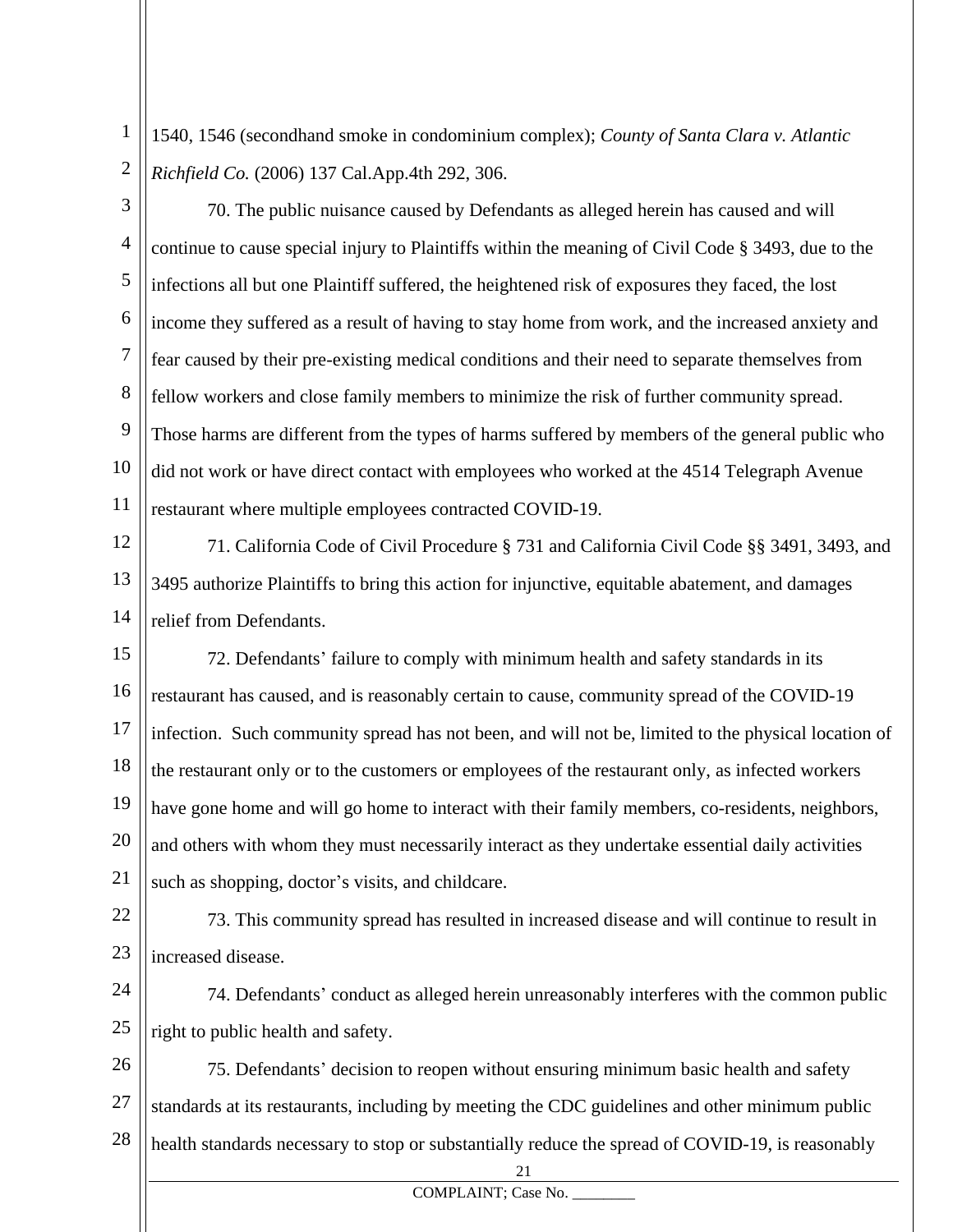1 2 certain to cause further spread of COVID-19 infection and the reasonable and severe fear of the further spread of COVID-19 to Plaintiffs and other members of the community.

3

4 5 6 7 8 9 10 76. If prompt and immediate injunctive relief is not granted, Plaintiffs face a significant risk of irreparable harm in the form of physical and emotional injuries and death from Defendants' continuing creation and assistance in the creation of a public nuisance. Plaintiffs employed at the 4514 Telegraph store are particularly vulnerable to severe bodily injury or death because of their workplace exposures and, in several instances, their family members face special vulnerability because of their medical preconditions and susceptibility to infection and secondary harms. Such injuries cannot be adequately compensated through an award of damages or otherwise remedied at law.

11 12 13 14 15 16 17 18 77. Administrative and governmental remedies have proven inadequate to protect Plaintiffs from the harms alleged in this complaint and the wrongful conduct by Defendants alleged in this complaint. OSHA and Cal/OSHA, the principal government agencies tasked with ensuring workplace safety, have deprioritized inspections and enforcement at non-medical workplaces. The CDC, while able to issue recommendations, does not have or exercise independent enforcement authority against businesses that fail to follow those recommendations. Plaintiffs have submitted complaints to public authorities about the public nuisance and public health and safety dangers resulting from McDonald's acts and omissions as alleged herein, but have obtained no relief.

19 20 78. The risk of injury faced by Plaintiffs outweighs the cost of the reasonable measures included in Plaintiffs' proposed injunction.

21 22 79. Defendants and each of them are substantial contributors to the public nuisance alleged herein.

23 24 80. Each Defendant's past and ongoing conduct is a direct and proximate cause of the Plaintiffs' injuries and threatened injuries.

25 26 81. Defendants and each of them know and should have known that their conduct as alleged herein would be the direct and proximate cause of the injuries alleged herein to Plaintiffs.

27 28 82. Defendants' conduct as alleged herein constitutes a substantial and unreasonable interference with and obstruction of public rights and property, including the public rights to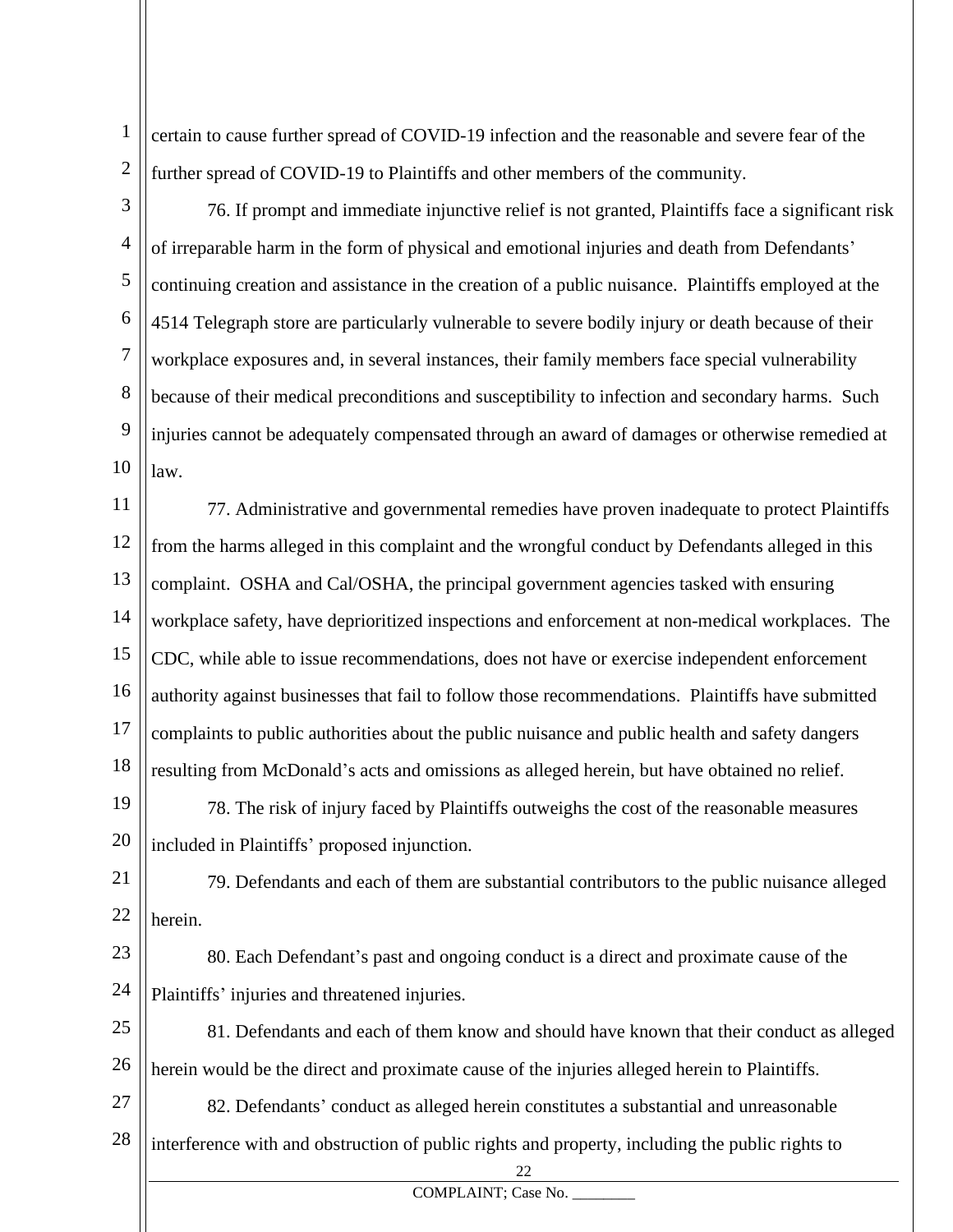| $\mathbf{1}$   | health, safety and welfare of the Plaintiffs, and those who come in contact with them, whose safety    |
|----------------|--------------------------------------------------------------------------------------------------------|
| $\overline{2}$ | and lives are at risk due to Defendants' failure to adopt and implement proper procedures for          |
| 3              | protecting workers, customers, and others from exposure to the COVID-19 virus.                         |
| 4              | 83. Defendants have committed and continue to commit the acts alleged herein knowingly                 |
| 5              | and willfully.                                                                                         |
| 6              | 84. As a proximate result of Defendants' unlawful actions and omissions, Plaintiffs have               |
| 7              | been damaged in an amount according to proof at trial.                                                 |
| 8              | 85. In addition to declaratory relief, injunctive relief, and damages as alleged herein,               |
| 9              | Plaintiffs are entitled to interest, penalties, attorneys' fees and expenses pursuant to Code of Civil |
| 10             | Procedure § 1021.5, and costs of suit.                                                                 |
| 11             | <u>SECOND CAUSE OF ACTION</u>                                                                          |
| 12             | <b>Unfair and Unlawful Business Practices</b>                                                          |
| 13             | [Cal. Bus. & Prof. Code §§ 17200 et seq.]<br>(Brought by All Plaintiffs Against All Defendants)        |
|                |                                                                                                        |
| 14             | 86. Plaintiffs incorporate herein by specific reference, as though fully set forth, the                |
| 15             | allegations in paragraphs 1 through 85.                                                                |
| 16             | 87. Defendants' acts and omissions constituting a public nuisance as alleged herein also               |
| 17             | constitute unfair and unlawful business practices under California Business and Professions Code       |
| 18             | §§ 17200 et seq.                                                                                       |
| 19             | 88. Defendants' aforementioned acts and omissions constitute business practices in that                |
| 20             | Defendants have engaged in them repeatedly over a significant period of time and in a systematic       |
| 21             | manner, to the detriment of Plaintiffs and to Defendants' economic benefit.                            |
| 22             | 89. Defendants' aforementioned acts and omissions have caused economic injury to                       |
| 23             | Plaintiffs, including but not limited to lost wages, medical expenses, cost of health and care         |
| 24             | supplies and PPE, rental expenses in order to self quarantine away from especially vulnerable          |
| 25             | family members, and child and family care expenses.                                                    |
| 26             | 90. Defendants' acts and omissions also violated the requirements of Alameda County                    |
| 27             | Health Officer directives by operating the 4514 Telegraph Avenue restaurant without providing          |
| 28             | adequate and appropriate PPE, handwashing supplies, and cleaning supplies to employees; ensuring       |
|                | COMPLAINT; Case No.                                                                                    |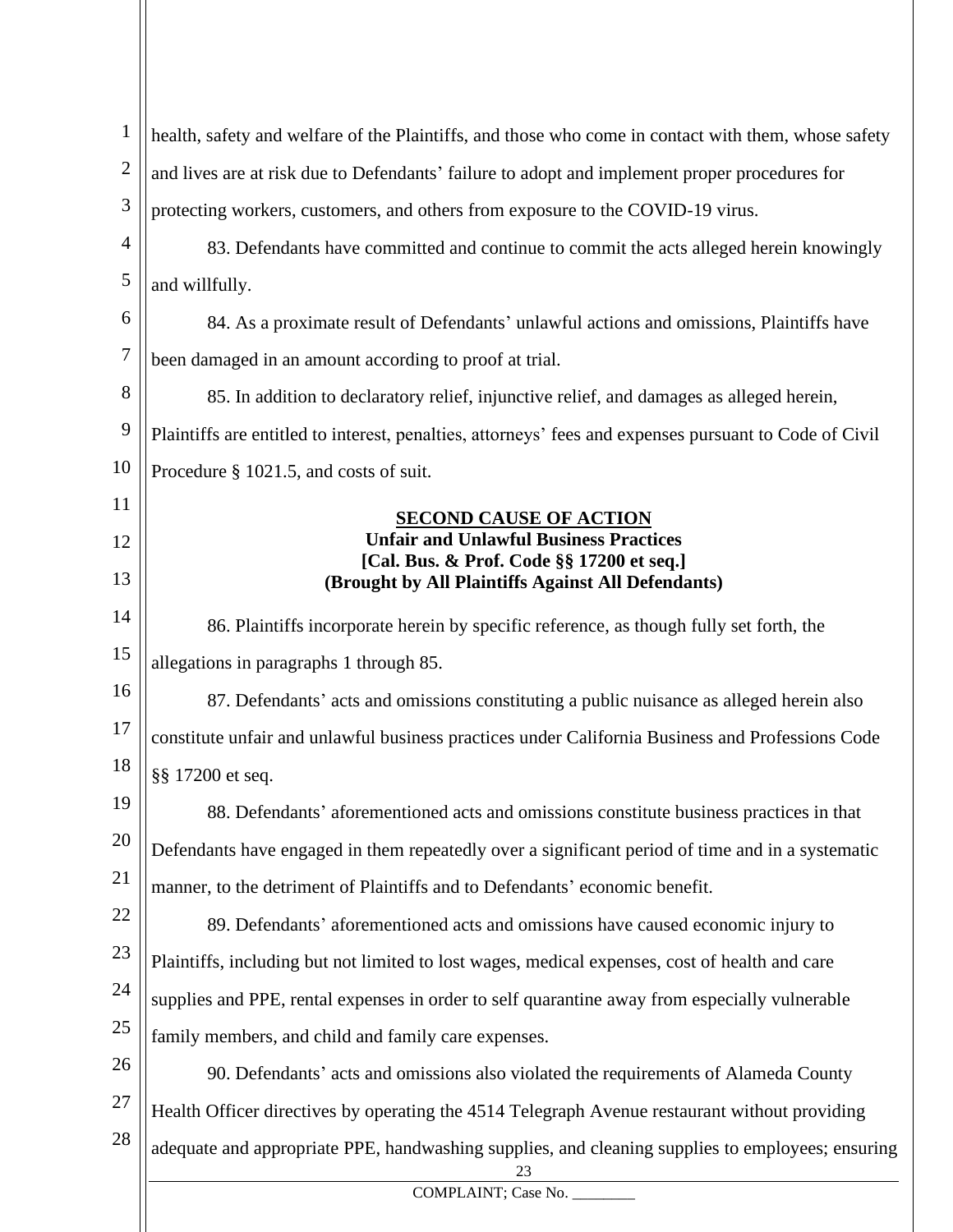1 2 3 4 5 6 7 8 9 that employees properly use face coverings at all times; requiring or adopting a plan that allows maintenance of a minimum six-foot distance between individuals at all times where possible; regularly disinfecting high-touch surfaces; prohibiting anyone from entering the facility if they have COVID-19 symptoms; conducting accurate temperature or symptom screenings at the beginning of each work shift; directing (or even allowing) employees who are sick or symptomatic, or who have been in close contact with others who are sick or symptomatic, to remain home and to follow county guidelines for self quarantining; thoroughly and regularly cleaning and disinfecting commonly used surfaces and areas; cleaning and sanitizing all shared equipment and touchable surfaces between uses; and providing required training to employees,

10 11 12 13 91. Defendants' actions in refusing to allow employees to take paid sick leave as required by the Oakland Emergency Paid Sick Leave Ordinance (Chapter 5.94 of the Oakland Municipal Code) and the Oakland Paid Sick Leave Ordinance (Chapter 5.92 of the Oakland Municipal Code) also violates those laws.

14 15 16 17 92. Defendants' actions also constitute "unfair" business practices because they have caused employees of the 4514 Telegraph Avenue restaurant and other McDonald's restaurants, as well as those employees' family members and other community members, to contract COVID-19 infections that could have been avoided through reasonably safe practices.

18 19 20 21 22 93. As a result of Defendants' unfair and unlawful business practices, Defendants have gained an unfair competitive advantage over other restaurants that adequately protect the health and safety of their employees, customers, and the public, and have reaped and continue to reap unfair and illegal profits at the expense of Plaintiffs and members of the public. Defendants should be made to disgorge their ill-gotten gains and to restore them to Plaintiffs.

23 24 94. As a result of Defendants' unfair and unlawful business practices, Plaintiffs have lost money or property.

25 26 27 95. Defendants' unfair and unlawful business practices entitle Plaintiffs to seek preliminary and permanent injunctive relief, restitution, disgorgement of profits, interest, penalties, attorneys' fees and expenses pursuant to Code of Civil Procedure § 1021.5, and costs of suit.

28

# COMPLAINT; Case No.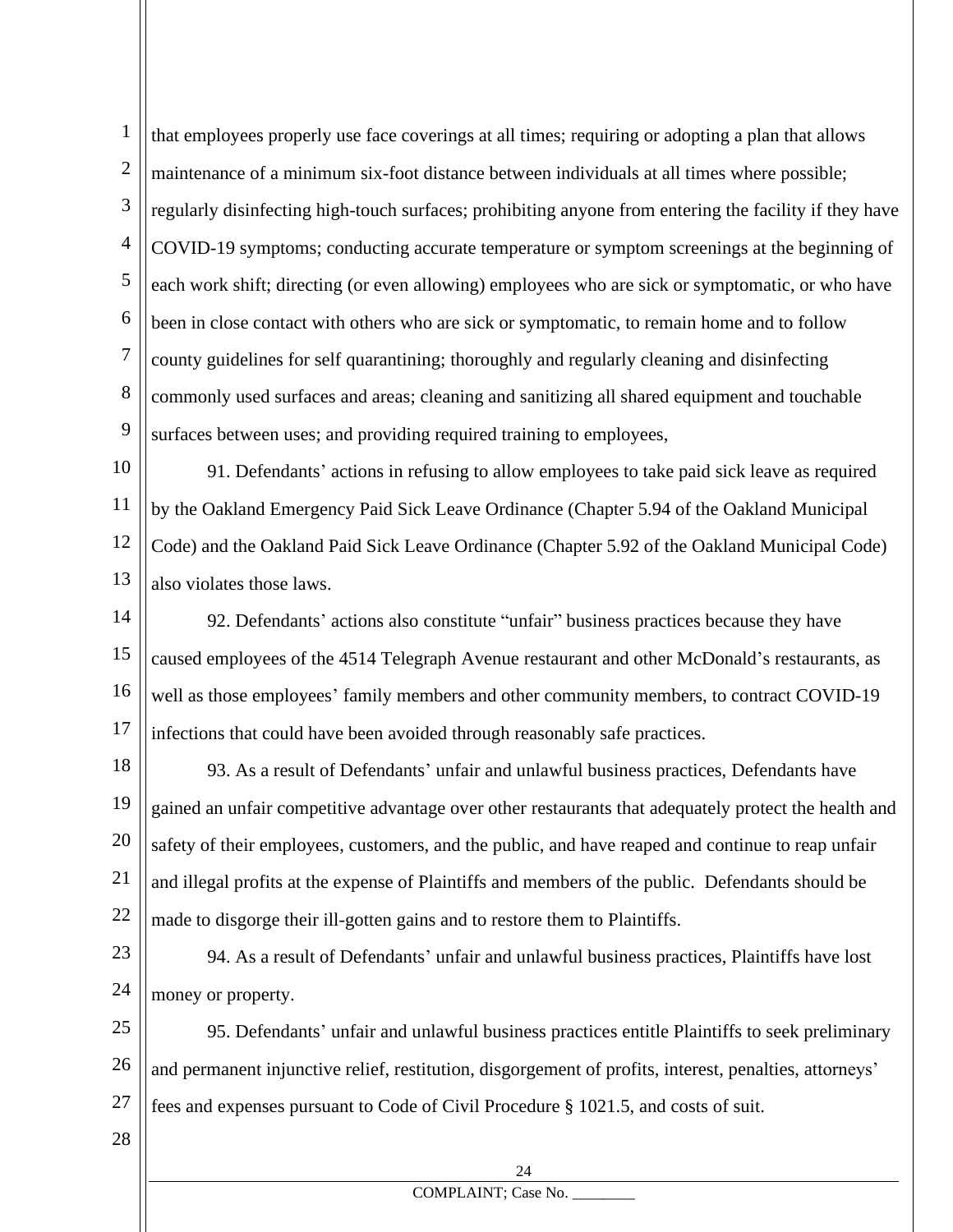3

4

5

6

7

8

9

10

11

12

13

14

18

19

20

21

22

1

## **THIRD CAUSE OF ACTION Oakland Emergency Paid Sick Leave Ordinance [Oakland Municipal Code § 5.94.100] (Brought by Plaintiffs Y. Osoy, Lambert, Orozco and Garcia Against All Defendants)**

96. Plaintiffs incorporate herein by specific reference as though fully set forth the allegations in paragraphs 1 through 95.

97. Under Oakland's Emergency Paid Sick Leave Ordinance (OMC Chpt. 5.94), effective May 12, 2020, employers including Defendants are required to immediately provide their full-time and part-time employees with two weeks of Emergency Paid Sick Leave.

98. Emergency Paid Sick Leave may be used by employees who are subject to a COVID-19-related quarantine or isolation order, are diagnosed or experiencing symptoms of COVID-19 and seeking a medical diagnosis, have been advised by a health care provider to quarantine, is of an age or has a health condition that renders them especially vulnerable to COVID-19 complications, or are caring for family members diagnosed with or experiencing COVID-19 symptoms or who are at home due to school or childcare closure. OMC § 5.94.030(B).

15 16 17 99. Payment for this leave must be provided "no later than the payday for the next regular payroll period" and not more than 14 days after Emergency Paid Sick Leave is taken. OMC  $§5.94.030(A)(b).$ 

100. This Emergency Paid Sick Leave is in addition to any sick leave that employees may accrue including under Oakland Municipal Code section 5.92.030, and an employee may elect to use Emergency Paid Sick Leave before using any other such leave.

101. Employers may not retaliate against an employee's use of sick leave, or otherwise interfere with the necessary and critical use of leave. OMC §§ 5.94.080(A),(B), 5.92.050(A).)

23 24 25 26 27 102. Defendants violated the Emergency Paid Sick Leave Ordinance by refusing to allow employees to take paid sick leave when they were experiencing symptoms of COVID-19 and seeking a medical diagnosis, were caring for family members diagnosed with or experiencing COVID-19 symptoms, or had been in close contact with someone who was infected or likely infected with COVID-19.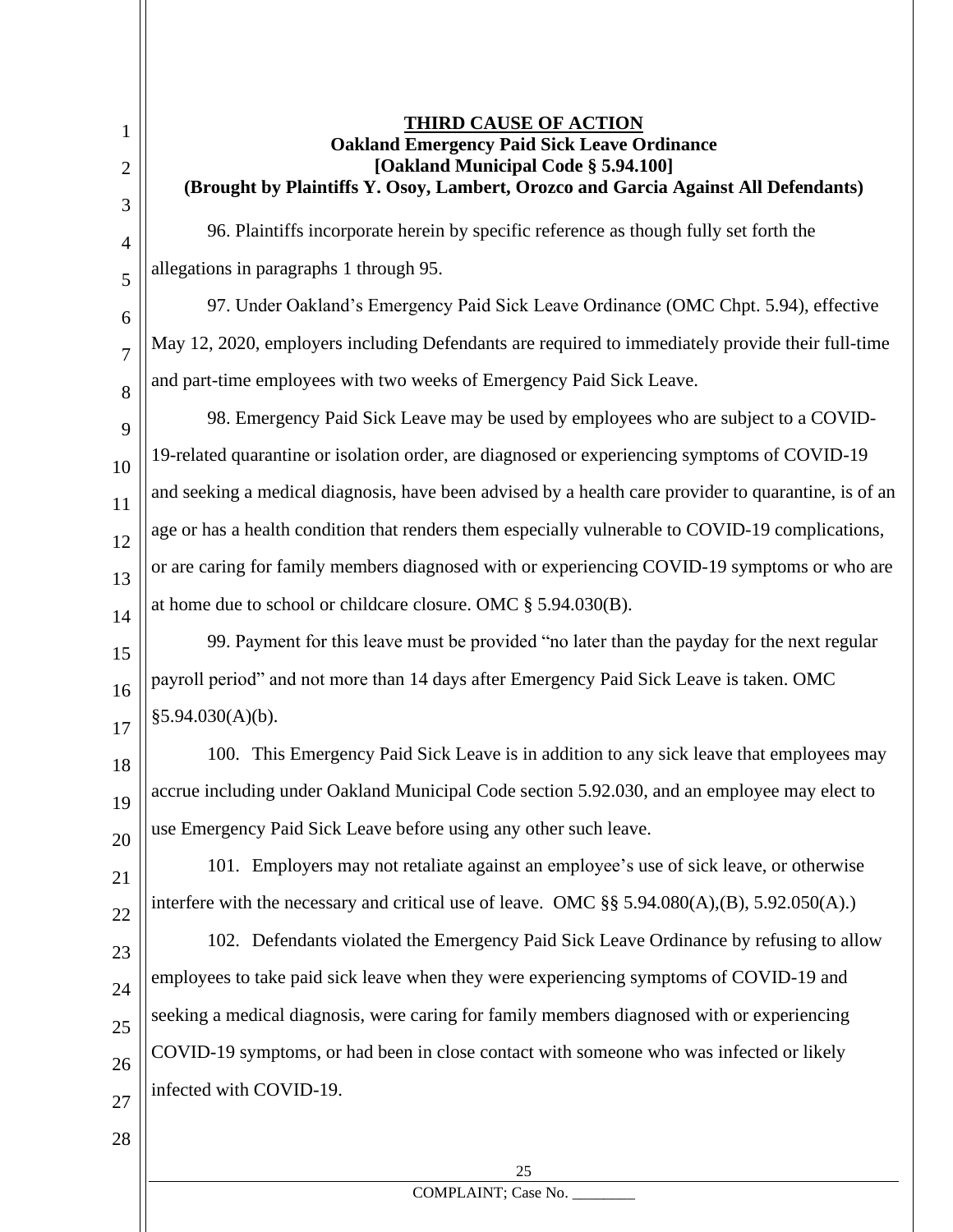| 1            | 103. Defendants' violation of the Emergency Paid Sick Leave Ordinance Failure may                                         |
|--------------|---------------------------------------------------------------------------------------------------------------------------|
| $\mathbf{2}$ | result in penalties, restitution, injunctive relief, and reasonable attorney's fees and costs. OMC §§                     |
| 3            | 5.92.050, 5.94.100.                                                                                                       |
| 4            | <b>FOURTH CAUSE OF ACTION</b><br><b>Oakland Paid Sick Leave Ordinance</b>                                                 |
| 5            | [Oakland Municipal Code § 5.92.030]<br>(Brought by Plaintiffs Y. Osoy, Lambert, Orozco and Garcia Against All Defendants) |
| 6            |                                                                                                                           |
| 7            | 104. Plaintiffs incorporate herein by specific reference as though fully set forth the                                    |
| 8            | allegations in paragraphs 1 through 103.                                                                                  |
| 9            | 105. Under the Oakland Paid Sick Leave Ordinance (Chapter 5.92), employees accrue on                                      |
| 10           | hour of paid sick leave for every 30 hours worked, up to a cap of 72 hours. OMC § 5.92.030(A).                            |
| 11           | 106. Employees may use such sick leave when ill or injured; for the purpose of receiving                                  |
| 12           | medical care, treatment, or diagnosis; or to aid or care for certain relatives when they are ill or                       |
| 13           | injured or receiving medical care, treatment, or diagnosis. OMC $\S$ 5.92.030(B)(1).                                      |
| 14           | 107. Employees may not be required to find a replacement in order to take sick leave.                                     |
| 15           | OMC § 5.92.030(B)(2).                                                                                                     |
| 16           | 108. Defendants violated the Oakland Paid Sick Leave Ordinance by denying employees                                       |
| 17           | requested sick leave and by requiring employees to find replacements in order to take sick leave.                         |
| 18           | 109. Defendants' violation of the Paid Sick Leave Ordinance Failure may result in                                         |
| 19           | penalties, restitution, injunctive relief, and reasonable attorney's fees and costs. OMC §§ 5.92.050.                     |
| 20           | <u>FIFTH CAUSE OF ACTION</u>                                                                                              |
| 21           | <b>Declaratory Judgment</b><br>[Cal. C.C.P. §1060 et seq.]                                                                |
| 22           | (Brought by All Plaintiffs Against All Defendants)                                                                        |
| 23           | 110. Plaintiffs incorporate herein by specific reference as though fully set forth the                                    |
| 24           | allegations in paragraphs 1 through 109.                                                                                  |
| 25           | 111. An actual controversy has arisen and now exists between the parties relating to the                                  |
| 26           | legal rights and duties of the parties as set forth above, for which Plaintiffs desire a declaration of                   |
| 27           | rights and other relief available pursuant to the California Declaratory Judgment Act, C.C.P. §                           |
| 28           | 1060 et seq.                                                                                                              |
|              | 26                                                                                                                        |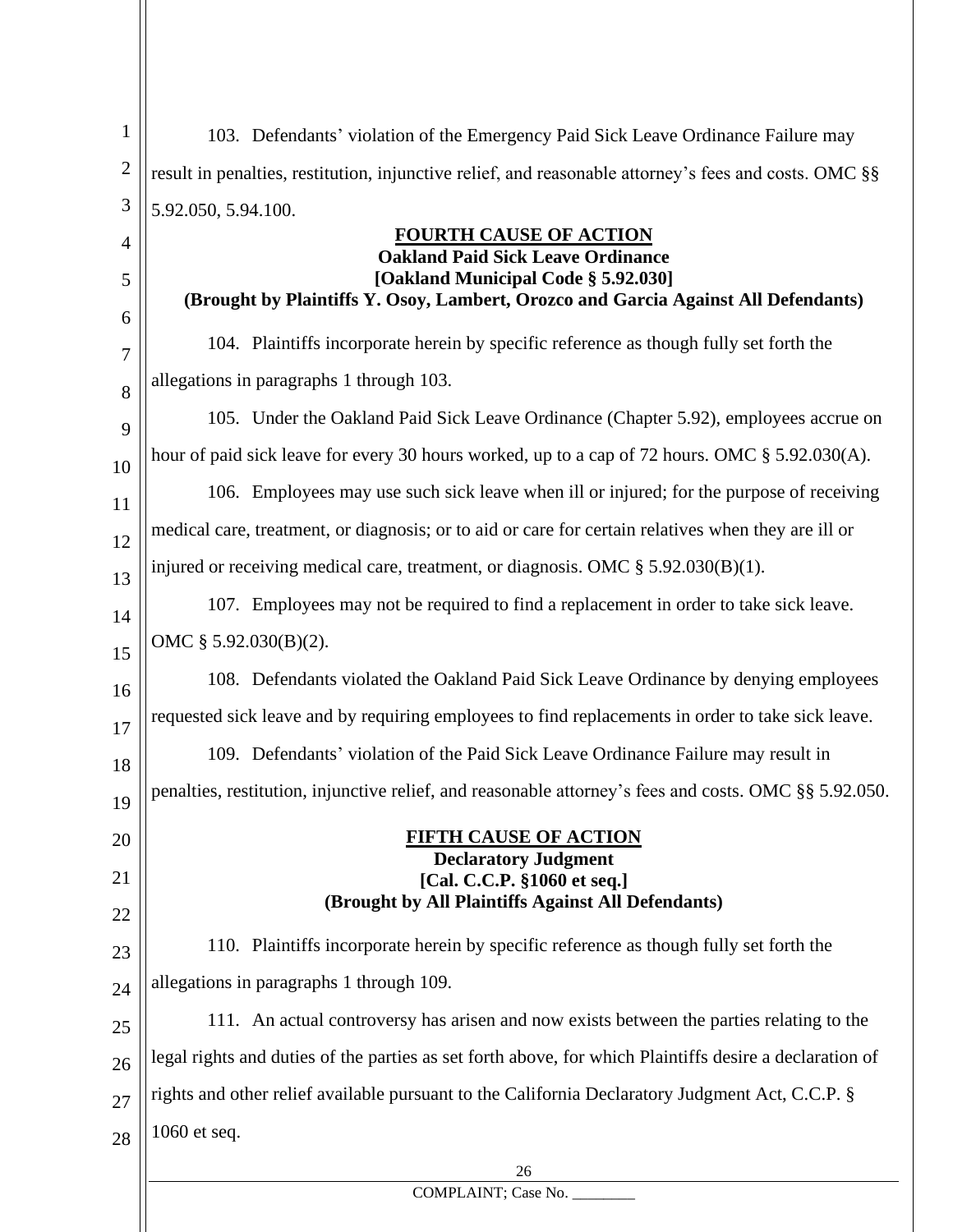| $\mathbf{1}$   | 112. A declaratory judgment is necessary and proper in that Plaintiffs contend that                |
|----------------|----------------------------------------------------------------------------------------------------|
| $\overline{c}$ | Defendants have committed and continues to commit the violations set forth above and               |
| 3              | Defendants, on information and belief, will deny that they have done so and/or that they will      |
| $\overline{4}$ | continue to do so.                                                                                 |
| 5              | <b>PRAYER FOR RELIEF</b>                                                                           |
| 6              | <b>WHEREFORE</b> , Plaintiffs, individually and on behalf of all other persons similarly situated, |
| 7              | respectfully pray for relief against Defendants and DOES 1 through 100, inclusive, and each of     |
| 8              | them, as follows:                                                                                  |
| 9              | 1. For preliminary and permanent injunctive relief enjoining Defendants from continuing            |
| 10             | to engage in, and from refraining from engaging in, the wrongful acts, omissions, and practices    |
| 11             | alleged herein whose commission and omission constitute a public nuisance, unfair business         |
| 12             | practice, and/or violation of Oakland law;                                                         |
| 13             | 2.<br>For a declaration that Defendants have committed a public nuisance and unfair business       |
| 14             | practices by the wrongful acts, omissions, and practices alleged herein whose commission and       |
| 15             | omission constitute a public nuisance and unfair business practices;                               |
| 16             | 3.<br>For compensatory damages in an amount to be ascertained at trial;                            |
| 17             | 4.<br>For restitution of all monies due to Plaintiffs as well as disgorged profits from the unfair |
| 18             | and unlawful business practices of Defendants;                                                     |
| 19             | 5.<br>For penalties available under the law;                                                       |
| 20             | For reasonable attorneys' fees and costs pursuant to California Code of Civil Procedure<br>6.      |
| 21             | § 1021.5, and/or any other applicable provisions providing for attorneys' fees and costs;          |
| 22             | For interest on the unpaid wages at 10% per annum pursuant to California Labor Code<br>7.          |
| 23             | §§ 218.6, 1194, 2802, California Civil Code §§ 3287, 3288, and/or any other applicable provision   |
| 24             | providing for pre-judgment interest; and                                                           |
| 25             | 8.<br>For such further relief that the Court may deem just and proper.                             |
| 26             | DATED: June 16, 2020<br>Respectfully submitted,                                                    |
| 27             | <b>MICHAEL RUBIN</b>                                                                               |
| 28             | STACEY M. LEYTON                                                                                   |
|                | 27<br>COMPLAINT; Case No. ________                                                                 |
|                |                                                                                                    |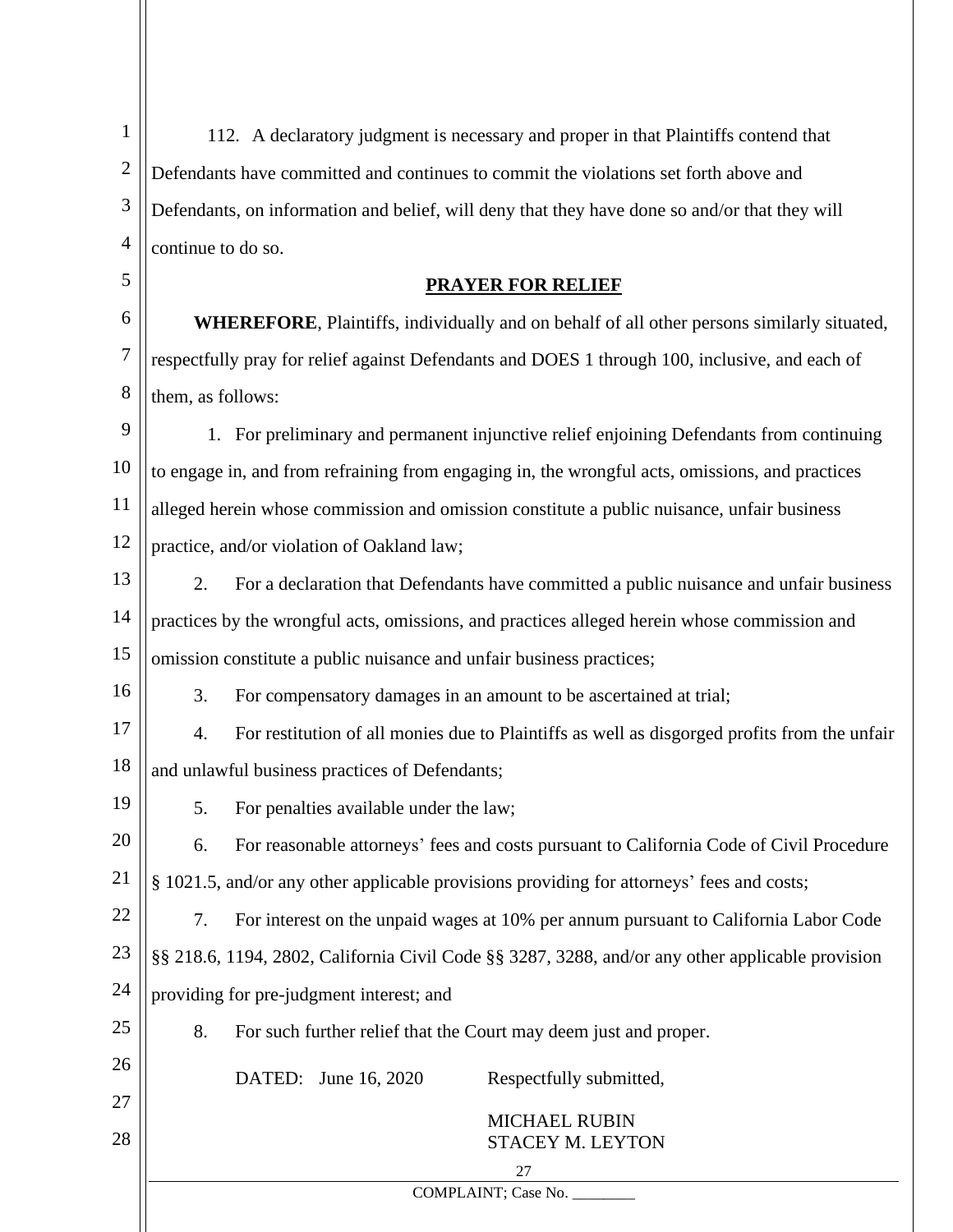